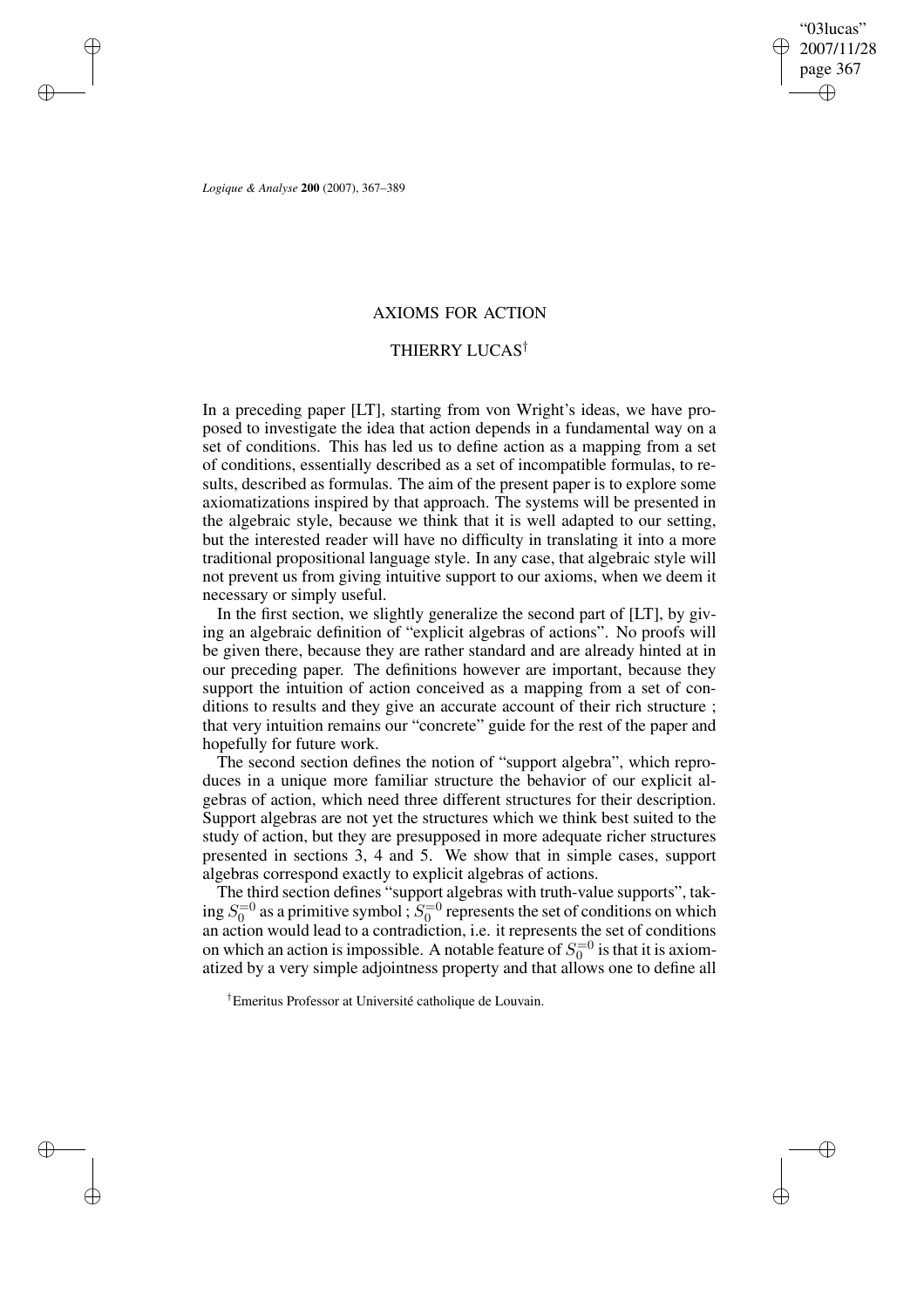## *"03lucas" 2007/11/28 page 368* ✐ ✐

✐

✐

#### 368 THIERRY LUCAS

sorts of supports and all operations of [LT], in particular a typical negation  $\sim$  of action and an implication  $\rightarrow$  between actions.

Truth-value supports however represent a rather extrinsic point of view on action and they are still too close mimics of explicit algebras of actions. A more intrinsic point of view would be welcomed. That is why we propose in the fourth section a definition of "support algebras with complex negation", which takes the typical negation  $\sim$  of action as a primitive. Here again, it is to be noted that complex negation is axiomatized by a familiar adjointness property and that support algebras with complex negation are equivalent to support algebras with truth-value supports.

We propose in the fifth section yet another axiomatization based on implication and its familiar characterization in terms of adjointness. Support algebras with implication are equivalent to support algebras with complex negation, hence also equivalent to support algebras with truth-value supports.

Apart from the elementary theory of Boolean algebras, the present paper is largely self-contained. That does not mean however that it has no relation with other works. We mention some of them in our conclusion, together with some indications on the similarities and the differences and we briefly mention some potential extensions of our approach.

## 1. *Explicit algebras of actions*

We think that an action  $\alpha$  should be considered as a mapping defined on a set  $\Sigma$  of conditions and as associating to each condition  $\sigma \in \Sigma$  a certain result  $\alpha(\sigma)$ . In a first approach, conditions and results are states of the world which may be described by formulas in usual classical propositional logic, or by elements of a Boolean algebra in the algebraic approach which we propose here. We translate the idea that the action should be coherent by asking that, should conditions  $\sigma$  and  $\sigma'$  be compatible, the results  $\alpha(\sigma)$  and  $\alpha(\sigma')$  should then be the same. And we define an ordering between actions which is welladapted to further discussions of obligation :  $\alpha \leq \beta$ , "doing the action  $\alpha$ logically implies doing the action  $\beta$ ", or " $\alpha$  entails  $\beta$ ", if, roughly speaking, the conditions for  $\beta$  entail conditions for  $\alpha$ , and for compatible conditions  $\sigma$ and  $\pi$  for  $\alpha$  and  $\beta$  respectively,  $\alpha(\sigma)$  entails  $\beta(\pi)$ . With that ordering, the set of actions inherits a very rich structure which we described in some detail in the second part of [LT] to which we refer the reader. We will however repeat here a bunch of precise definitions, dropping parts of the structure, slightly abstracting and putting things in an algebraic setting.

The definitions are relative to two Boolean algebras : B, the *Boolean algebra of conditions*, representing the structure of conditions, and C, the *Boolean algebra of results*, representing the structure of results. Distinguished elements, operations and relations of  $B$  and  $C$  are denoted by 0,

✐

✐

✐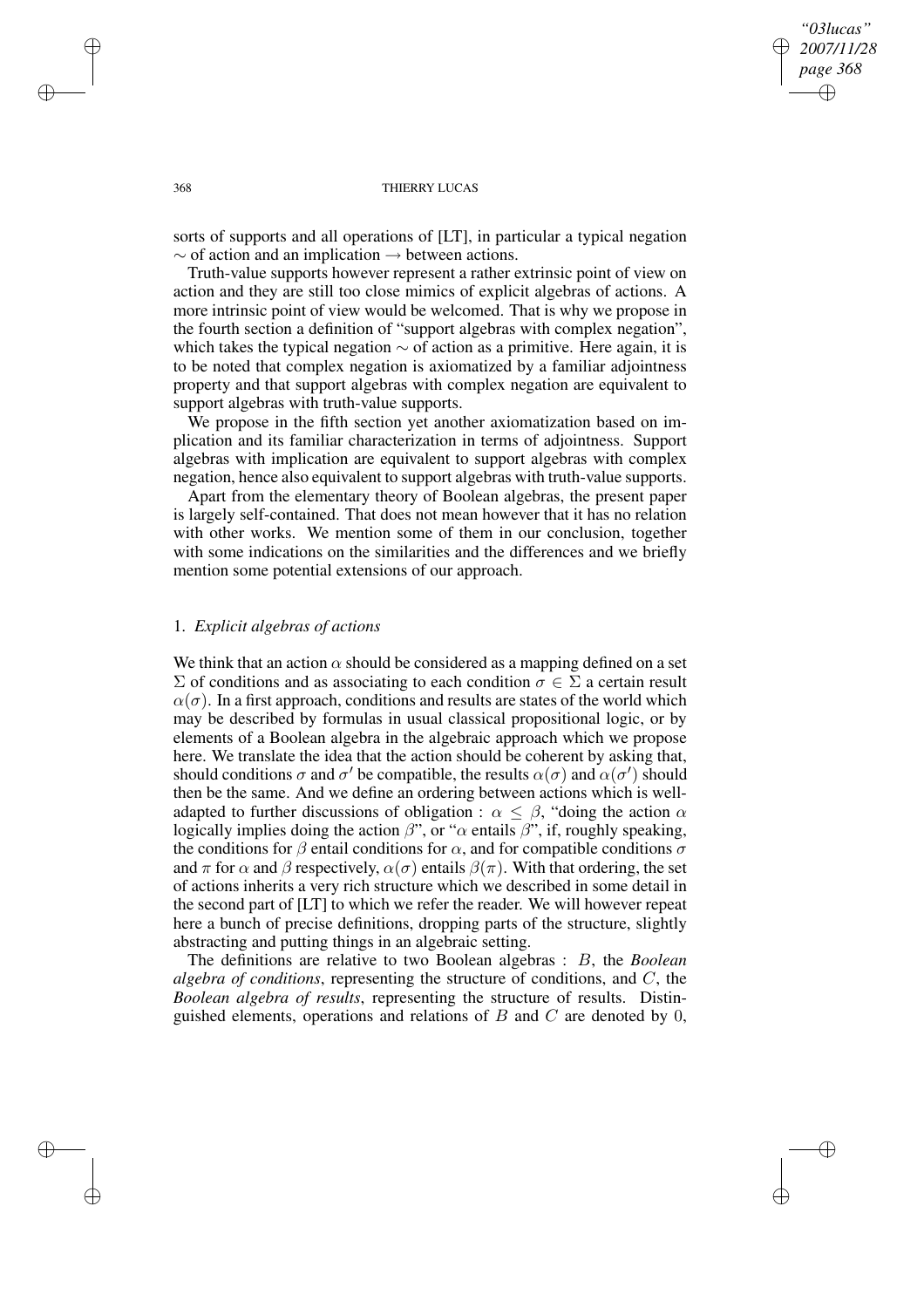1, ¬,  $\land$ ,  $\lor$ ,  $\le$ , occasionally with indices B or C when clarity makes it desirable.

*Definition* 1.1: (1) An action from B to C is a mapping  $\alpha : dom \alpha \longrightarrow C$ , *where*  $dom \alpha \subseteq B$ *,*  $dom \alpha$  *is finite and*  $\alpha$  *satisfies a* coherence condition *: for all*  $\sigma, \sigma' \in dom \alpha$ , *if*  $\sigma \wedge \sigma' \neq 0$ , *then*  $\alpha(\sigma) = \alpha(\sigma')$ .

*(2) Actions are <code>pre-ordered</code> <i>by the relation*  $\leq$  *defined by*  $:\alpha \leq \beta$  *iff*  $\bigvee$  *dom* $\beta$  $\leq$   $\setminus$  *dom* $\alpha$  *and for all*  $\sigma \in dom\alpha$ ,  $\pi \in dom\beta$ , *if*  $\sigma \wedge \pi \neq 0$ , *then*  $\alpha(\sigma) \leq$  $\beta(\pi)$ *.* 

*(3) The pre-ordering*  $\leq$  *induces an equivalence*  $\approx$  *of actions characterized*  $by$  :  $\alpha \approx \beta$  *iff*  $\bigvee dom\alpha = \bigvee dom\beta$  *and for all*  $\sigma \in dom\alpha$ *,*  $\pi \in dom\beta$ *, if*  $\sigma \wedge \pi \neq 0$ , then  $\alpha(\sigma) = \beta(\pi)$ .

(4) *The* empty *action* 1 *is defined by* :  $dom(1) = \emptyset$  *and* 1 *is the empty mapping from*  $dom(1)$  *to*  $C$ *.* 

*(5) The* everywhere nul *or* zero *action* 0 *is defined by* :  $dom(0) = \{1_B\}$  ( $1_B$ ) *representing the greatest element of* B) and  $0(1_B) = 0_C$  *(0<sub>C</sub> representing the smallest element of C*).

*(6)* Operations  $\cdot$ ,  $-$  *and*  $+$  *on finite subsets*  $\Sigma$  *and*  $\Pi$  *of*  $B$  *are defined by* :

 $\Sigma \cdot \Pi = \{ \sigma \wedge \pi \mid \sigma \in \Sigma, \pi \in \Pi, \sigma \wedge \pi \neq 0 \}$ 

$$
-\Sigma = \{\neg \bigvee \Sigma\}
$$

✐

✐

✐

✐

 $\Sigma + \Pi = (\Sigma \cdot \Pi) \cup (-\Sigma \cdot \Pi) \cup (\Sigma \cdot -\Pi).$ 

*(7) The* conjunction  $\alpha \wedge \beta$  *of actions*  $\alpha$  *and*  $\beta$  *is defined by : dom* $(\alpha \wedge \beta)$  =  $dom\alpha + dom\beta$  *and* for all  $\omega \in dom(\alpha \wedge \beta)$ ,  $(\alpha \wedge \beta)(\omega)$  *is defined according to the form of the domain by three cases :*

*(a) if*  $\omega \in dom \alpha \cdot dom \beta$ *, then*  $\omega = \sigma \wedge \pi$  *for some*  $\sigma \in dom \alpha$  *and*  $\pi \in dom \beta$ *and one lets*  $(\alpha \wedge \beta)(\omega) = \alpha(\sigma) \wedge \beta(\pi)$ ;

 $f(b)$  *if*  $\omega \in -dom\alpha \cdot dom\beta$ *, then*  $\omega = \neg \bigvee dom\alpha \wedge \pi$  *for some*  $\pi \in dom\beta$ *and one lets*  $(\alpha \wedge \beta)(\omega) = \beta(\pi)$ ;

 $f(c)$  *if*  $\omega \in dom\alpha \cdot -dom\beta$ *, then*  $\omega = \sigma \wedge \neg \bigvee dom\beta$  *for some*  $\sigma \in dom\alpha$ *and one lets*  $(\alpha \wedge \beta)(\omega) = \alpha(\sigma)$ *.* 

*(8) The* disjunction  $\alpha \vee \beta$  *of actions*  $\alpha$  *and*  $\beta$  *is defined by : dom* $(\alpha \vee \beta)$  =  $dom \alpha \cdot dom \beta$  *and for all*  $\omega \in dom(\alpha \vee \beta)$ ,  $\omega = \sigma \wedge \pi$  *for some*  $\sigma \in dom \alpha$ *and*  $\pi \in \text{dom}\beta$  *and one lets*  $(\alpha \vee \beta)(\omega) = \alpha(\sigma) \vee \beta(\pi)$ *.* 

*(9) The* 0-cosupport  $C_0 \alpha$  *of action*  $\alpha$  *is defined by :*  $dom(C_0 \alpha) = -dom \alpha =$  ${\lbrace \neg \bigvee \text{dom}\alpha \rbrace}$  and  $(C_0\alpha)(\neg \bigvee \text{dom}\alpha) = 0_C$ .

*(10) The* negation  $\neg \alpha$  *of action*  $\alpha$  *is defined by : dom*( $\neg \alpha$ ) = *dom* $\alpha$  *and for*  $all \sigma \in dom\alpha$ ,  $(\neg \alpha)(\sigma) = \neg(\alpha(\sigma))$ , the latter negation being taken in C.

We repeat here the main properties of that structure. The equivalence relation is compatible with the operations  $\neg$ ,  $\wedge$ ,  $\vee$  and  $C_0$ , a fact which allows us to consider the quotient structure ; in practice, we identify equivalent actions, writing  $\alpha = \beta$  instead of the more formal  $\alpha \approx \beta$  and speak accordingly of the ordering ≤.

"03lucas" 2007/11/28 page 369

✐

✐

✐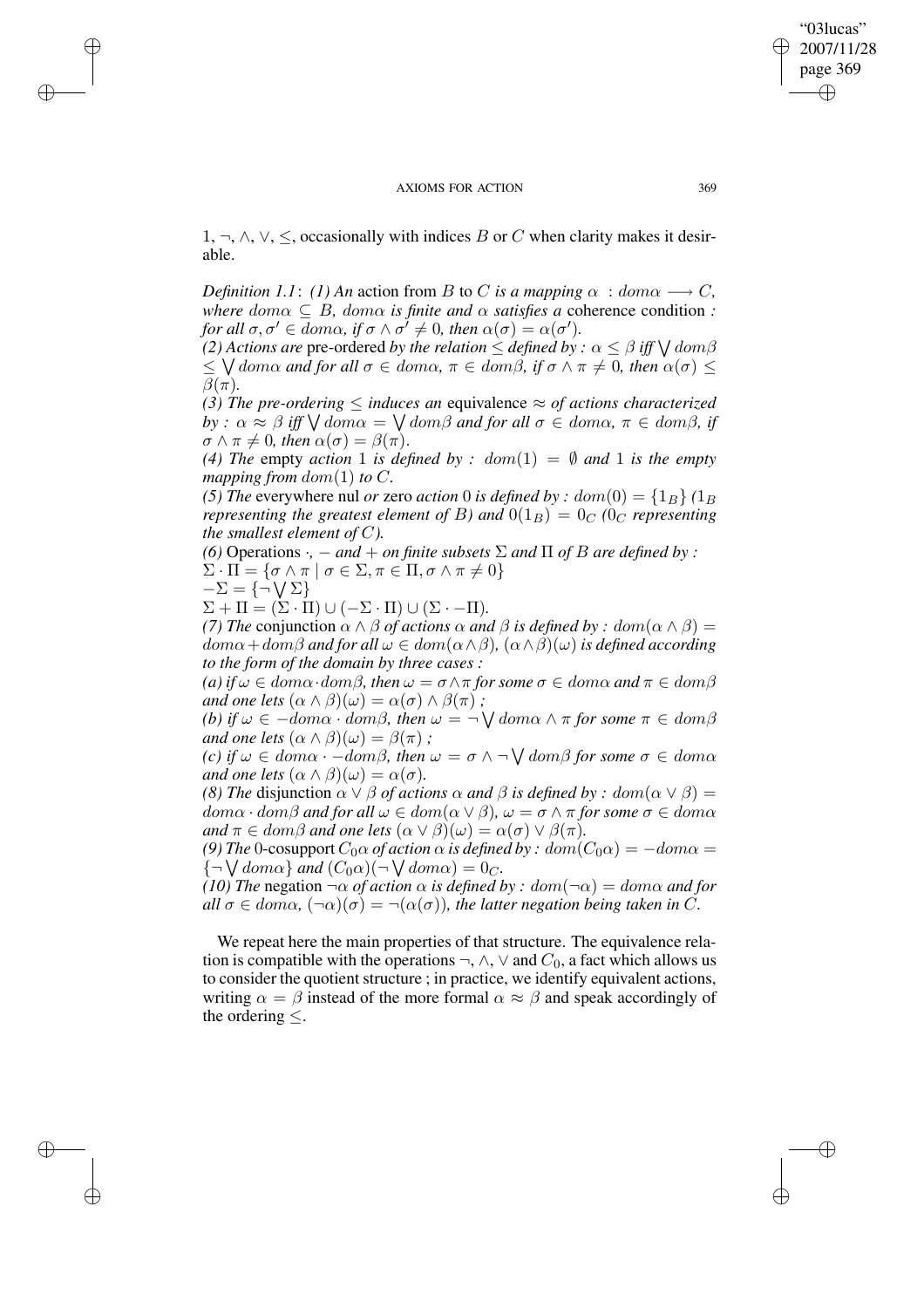*"03lucas" 2007/11/28 page 370* ✐ ✐

✐

✐

#### 370 THIERRY LUCAS

The everywhere nul action 0 is the smallest action and the empty action 1 is the greatest action for the ordering  $\leq$ , two facts which justify our notation for them. The conjunction  $\alpha \wedge \beta$  is the infimum of  $\alpha$  and  $\beta$ ; we emphasize here that it is so to speak a "long conjunction" ; it is defined not only on the common set of circumstances  $dom\alpha \cdot dom\beta$  where it prescribes to do both  $\alpha$ and  $\beta$ , but when  $\alpha$  is defined and  $\beta$  is not, it prescribes to do  $\alpha$  and similarly when  $\beta$  is defined and  $\alpha$  is not,  $\alpha \wedge \beta$  prescribes to do  $\beta$ . By contrast, the disjunction  $\alpha \vee \beta$  is defined only on the common set of circumstances  $dom\alpha \cdot dom\beta$  and there, it prescribes to do at least one of the actions  $\alpha$ and  $\beta$ . The negation  $\neg \alpha$  is essentially "the opposite action of  $\alpha$  in the same circumstances". The 0-cosupport  $C_0\alpha$  of  $\alpha$  is in general best considered as a sort of canonical representation of the complement of the (union of the) domain of  $\alpha$  as an action.

The set of all actions from  $B$  to  $C$  equipped with the distinguished elements 0, 1, with the operations  $\neg$ ,  $\wedge$ ,  $\vee$ ,  $C_0$  and with the relation  $\leq$  will be referred to as the explicit algebra of all actions from  $B$  to  $C$ . For further reference and comparison, we give a formal definition of the more general notion of "explicit algebra of actions" :

*Definition* 1.2: An explicit algebra of actions B is a triple  $\langle B, E, C \rangle$ *where B* and *C* are *Boolean algebras* and *E is*  $a < 0, 1, \neg, \land, \lor, C_0 > -1$ *subalgebra of the explicit algebra of all actions from* B *to* C*.*

Note that in explicit algebras of actions, interesting derived operations may be obtained by duality, via  $\neg : \alpha \leq^* \beta$  iff  $\neg \beta \leq \neg \alpha$ ,  $\alpha \wedge^* \beta = \neg(\neg \alpha \vee \neg \beta)$ (the *short conjunction*, defined on  $dom \alpha \cdot dom \beta$ ),  $\alpha \vee^* \beta = \neg(\neg \alpha \wedge \neg \beta)$ (the *long* disjunction, defined on  $dom\alpha + dom\beta$ ),  $1^* = \neg 0$  (the *everywhere unit* action),  $C_1 \alpha = \neg C_0 \neg \alpha = \neg C_0 \alpha$  (the 1*-cosupport* of  $\alpha$ ). Note in particular that  $\neg 1 = 1$ , so that the empty action is auto-dual. Other derived notions are given by :  $S_0 \alpha = C_0 C_0 \alpha$  (the 0-support of  $\alpha$ ) and its dual  $S_1 \alpha = \neg S_0 \neg \alpha = \neg S_0 \alpha$  (the 1-support of  $\alpha$ ),  $\gamma \setminus \beta = C_0 \beta \wedge (\gamma \wedge^* \neg \beta)$ (the *difference* of  $\gamma$  and  $\beta$ ) and its dual  $\beta \to^* \gamma = C_1 \beta \vee^* (\neg \beta \vee \gamma)$  (the *co-implication* from  $\beta$  to  $\gamma$ ). For an explicit description of these notions, we refer the reader to [LT].

On the other hand, there are very fundamental operations on actions which make sense in explicit algebras of actions, but do not seem to be derivable from the preceding operations. We will study them in sections 3, 4 and 5, but mention their explicit definition here :

Definition 1.3: (1) The 0-value 0-support of  $\alpha$ ,  $S_0^{=0}\alpha$ , is defined by  $dom(S_0^{=0})$  $\alpha$ ) = { $\sigma \mid \sigma \in dom\alpha, \alpha(\sigma) = 0$ } *and for*  $\sigma$  *in that domain,*  $(S_0^{-0}\alpha)(\sigma) = 0$ . *(2) The* complex negation *of*  $\alpha$ ,  $\sim \alpha$ *, is defined by*  $dom(\sim \alpha) = -\sum \cup \sum_{i=0}^{n}$ 

✐

✐

✐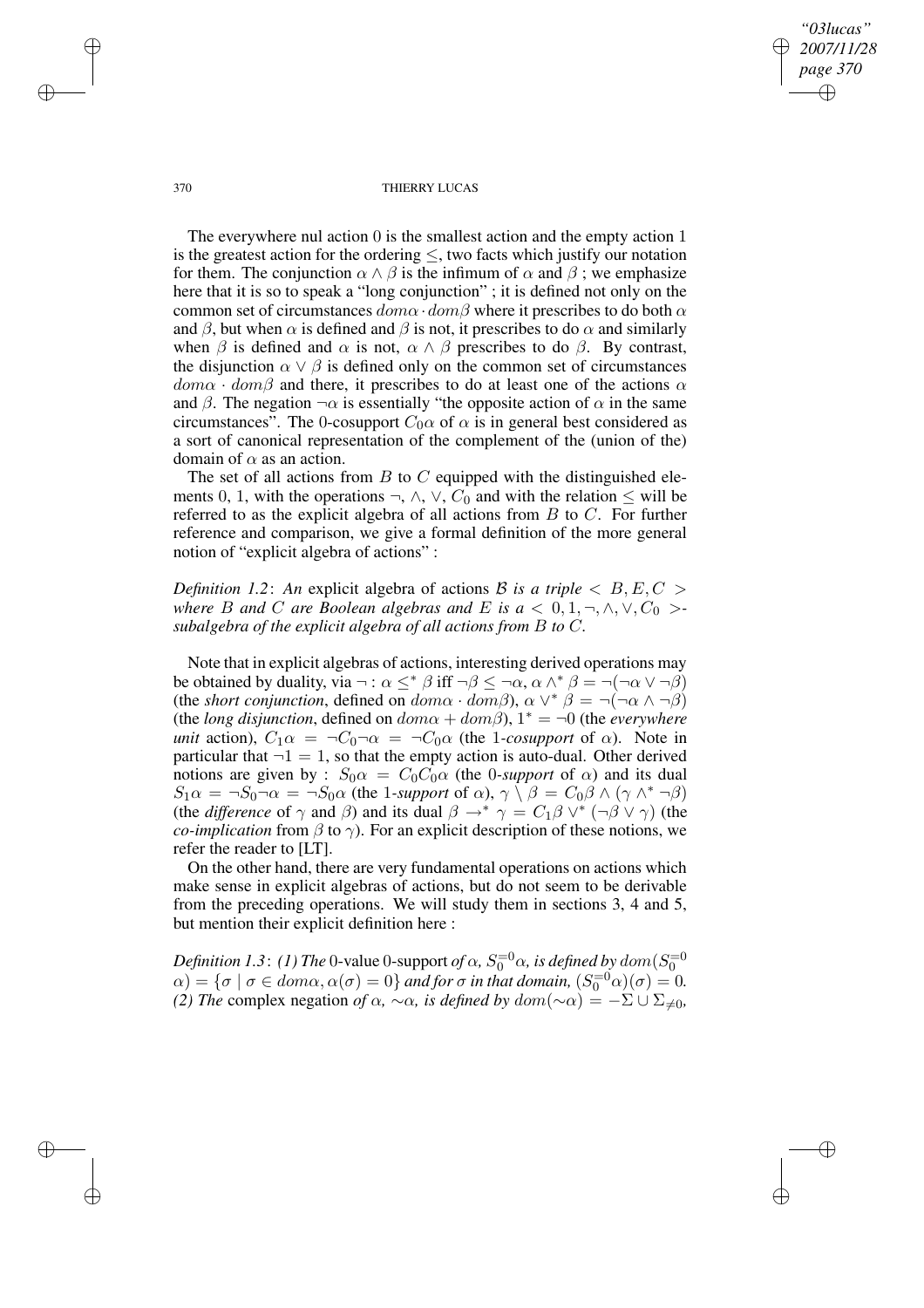*where*  $\Sigma = dom(\alpha)$  *and*  $\Sigma_{\neq 0} = {\sigma | \sigma \in dom \alpha, \alpha(\sigma) \neq 0}$  *; for*  $\sigma \in -\Sigma$ *,*  $i.e. \, \, \sigma=\neg \bigvee \Sigma$ , one lets  $(\sim\!\alpha)(\sigma)=0$  ; for  $\sigma\in\Sigma_{\neq 0}$ , one lets  $(\sim\!\alpha)(\sigma)=0$  $\neg(\alpha(\sigma)).$ 

*(3) The* implication *from*  $\beta$  *to*  $\gamma$ ,  $\beta \rightarrow \gamma$ , *is defined by*  $dom(\beta \rightarrow \gamma)$  $(-\Pi \cdot \Xi) \cup (\Pi/\Xi)$ *, where*  $\Pi = dom\beta$ *,*  $\Xi = dom\gamma$  *and*  $\Pi/\Xi = {\pi \wedge \xi}$  $\pi \in \Pi, \xi \in \Xi, \pi \wedge \xi \neq 0$  and  $\beta(\pi) \not\leq \gamma(\xi) \}$  ; for  $\omega \in -\Pi \cdot \Xi$ , one *has*  $\omega = \neg \bigvee \Pi \wedge \xi$  *for some*  $\xi \in \Xi$  *and one lets*  $(\beta \to \gamma)(\omega) = \gamma(\xi)$  *; for*  $\omega \in \Pi/\Xi$ *, one has*  $\omega = \pi \wedge \xi$  *for some*  $\pi \in \Pi$ *,*  $\xi \in \Xi$  *and one lets*  $\hat{\beta}(\beta \to \gamma)(\omega) = \beta(\pi) \to \gamma(\xi).$ 

Here is why those operations are basic. The operation  $S_0^{-0}$  picks in the domain of an action  $\alpha$  those conditions  $\sigma$  for which  $\alpha(\sigma) = 0$ , i.e. for which  $\alpha(\sigma)$  is contradictory; in other words, it codifies our capacity to recognize conditions under which an action is impossible to execute ; it seems fair to admit that that operation is a fundamental ingredient of a theory of action. The complex negation  $\sim$  is indeed a combined negation : when applied to α, it exhibits the codomain of α, it drops the part where α is impossible to execute and gives the "usual" negation of  $\alpha$  where  $\alpha$  is defined and possible to execute. We will see later that  $S_0^{-0}$  and  $\sim$  are interdefinable on the basis of the preceding operations, but we want to have a close look at  $\sim \alpha$  for at least two reasons. The first one is that we think that "the negation" of an action is an ambiguous concept which is in bad need of a clarification :  $\sim \alpha$ is a possible explanans,  $\neg \alpha$  is another one,  $C_0 \alpha$  is a third more crude one and we could also consider the duals  $\sim^*\alpha = \neg \sim \neg \alpha$  and  $C_1\alpha = \neg C_0\neg \alpha =$  $\neg C_0 \alpha$ . The second reason is that  $\sim \alpha$  is a genuine intuitionistic negation; it indeed satisfies the powerful adjointness property familiar to all students of intuitionism :  $\beta \leq \infty$  iff  $\alpha \wedge \beta \leq 0$ . The third operation, implication, is a generalization of ∼ and it satisfies also a familiar adjointness property :  $\alpha \leq \beta \rightarrow \gamma$  iff  $\alpha \wedge \beta \leq \gamma$ . Implication is interdefinable with  $\sim$ , hence also with  $S_0^{-0}$ , but we like to mention it, because we do not exclude that it be more adequate to start with when attempting to generalize the present theory to less classical contexts. Note finally that those three operations give many interesting derived operations when combined with  $\neg$ .

## 2. *Support algebras*

✐

✐

✐

✐

Support algebras are obtained as a unisorted version of explicit algebras of actions. Here is the definition.

*Definition* 2.1: *A* support algebra *A is an octuple*  $\lt A, 0, 1, \neg, \land, \lor, C_0, \leq \gt$ *where* A *is a set,* 0 *and* 1 *are elements of*  $A$ *,*  $\neg$  *and*  $C_0$  *are unary operations* 

*"03lucas" 2007/11/28 page 371* ✐ ✐

✐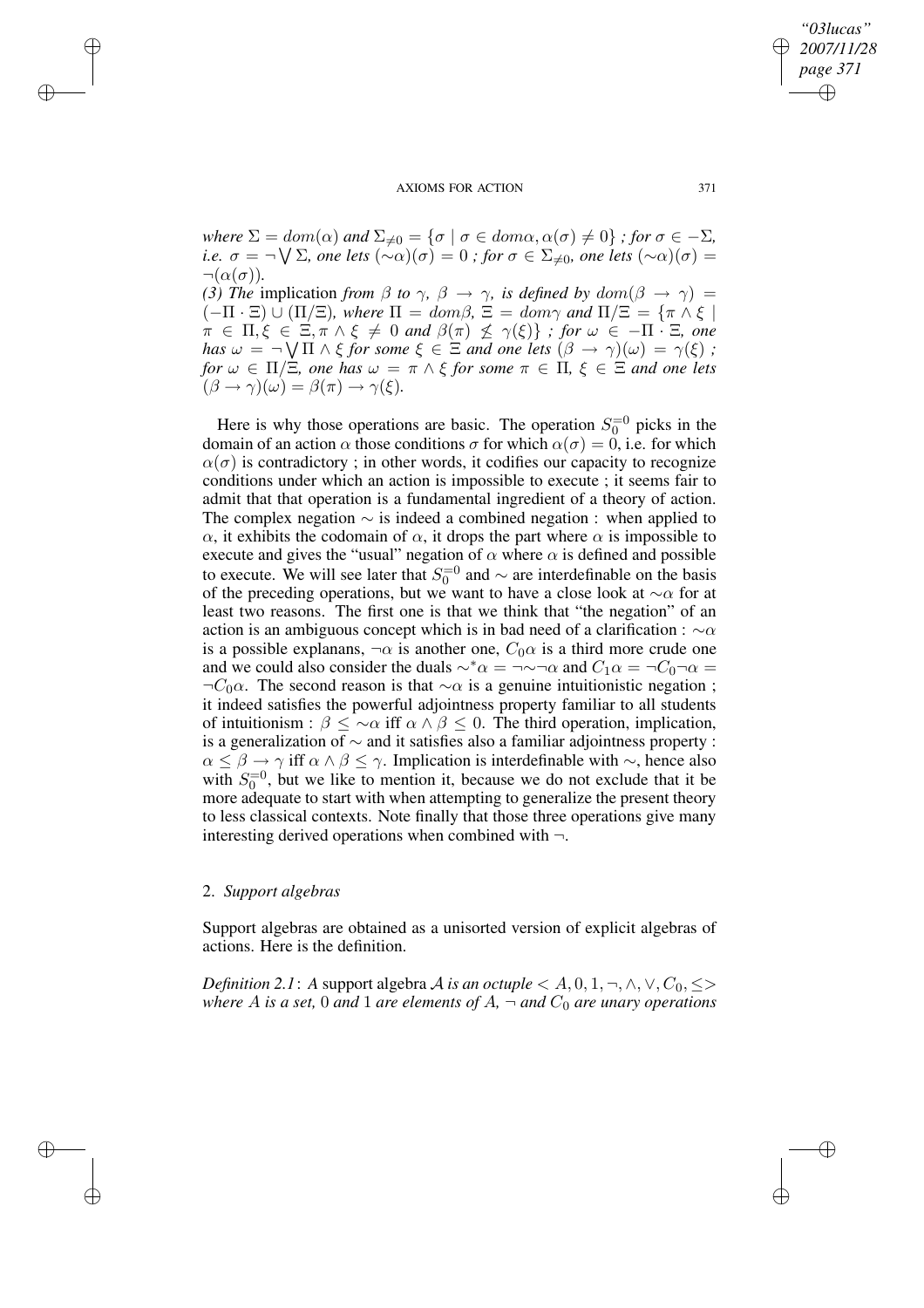✐

### 372 THIERRY LUCAS

*on* A*,* ∧ *and* ∨ *are binary operations on* A *and* ≤ *is a binary relation on* A *satisfying the following properties : (Dlatt) the structure*  $\langle A, 0, 1, \wedge, \vee, \leq \rangle$  *is a distributive lattice with smallest element* 0 *and greatest element* 1  $(AdjC_0) C_0\alpha \leq \beta$  *iff*  $1 \leq \alpha \vee \beta$  $(AxC_0 \vee) C_0 \alpha \wedge C_0 \beta \leq C_0(\alpha \vee \beta)$  $(AxC_0\neg)\alpha \wedge \neg \alpha = C_0C_0\alpha$  $(Ax\neg\neg) \neg\neg \alpha = \alpha$  $(Ax-1)-1=1$  $(Ax\neg\wedge)\neg(\neg\alpha\wedge\neg\beta)=(\alpha\vee\beta)\wedge(\alpha\vee C_0\beta)\wedge(C_0\alpha\vee\beta)$  $(Ax\neg Rest) \neg(\alpha \vee C_0\beta) \leq \neg \alpha \vee C_0\beta.$ 

Derived relations and operations may be introduced by the same definitions as before :

*Definition* 2.2:  $\alpha \leq^* \beta$  *iff*  $\neg \beta \leq \neg \alpha$  $\alpha \wedge^* \beta = \neg(\neg \alpha \vee \neg \beta)$  $\alpha \vee^* \beta = \neg(\neg \alpha \wedge \neg \beta)$  $1^* = -0$  $C_1\alpha = \neg C_0\alpha$  $S_0 = C_0 C_0$  $S_1 = \neg S_0$  $\gamma\setminus\beta=\dot{C_0}\beta\wedge(\gamma\wedge^*\neg\beta)$  $\beta \rightarrow^* \gamma = C_1 \beta \vee^* (\neg \beta \vee \gamma).$ 

For all those operations, primitive or derived, we adopt the same terminology as in explicit algebras of actions and we present in the sequel some comments on the axioms and their consequences. Most results will be stated without proofs, because they may be routinely deduced from the axioms. Note also that in our comments, we often speak of  $dom\alpha$  as if it were  $\sqrt{d_{\theta m \alpha}}$ , speak of  $dom \alpha \cdot dom \beta$  as being the intersection of  $dom \alpha$  and  $dom\beta$ , etc. In general, that should not lead to confusion.

The axiom  $(Adj C_0)$  is a very powerful adjointness property; it embodies a fundamental property of supports : the support of  $\beta$  is contained in the cosupport of  $\alpha$  if and only if  $\alpha$  and  $\beta$  have disjoint supports. To see that, recall that in the explicit case,  $\alpha \leq \beta$  entails that the domain of  $\beta$  is contained in the domain of  $\alpha$ , 1 is the empty action,  $\alpha \vee \beta$  is defined on the common domain of  $\alpha$  and  $\beta$ , so that  $1 \leq \alpha \vee \beta$  means that the support of  $\alpha \vee \beta$ is empty. Together with the axioms of distributive lattice  $(Dlatt)$  and the definition  $S_0 = C_0 C_0$ , it has the following consequences, which are all obvious when interpreted in terms of supports.

✐

✐

✐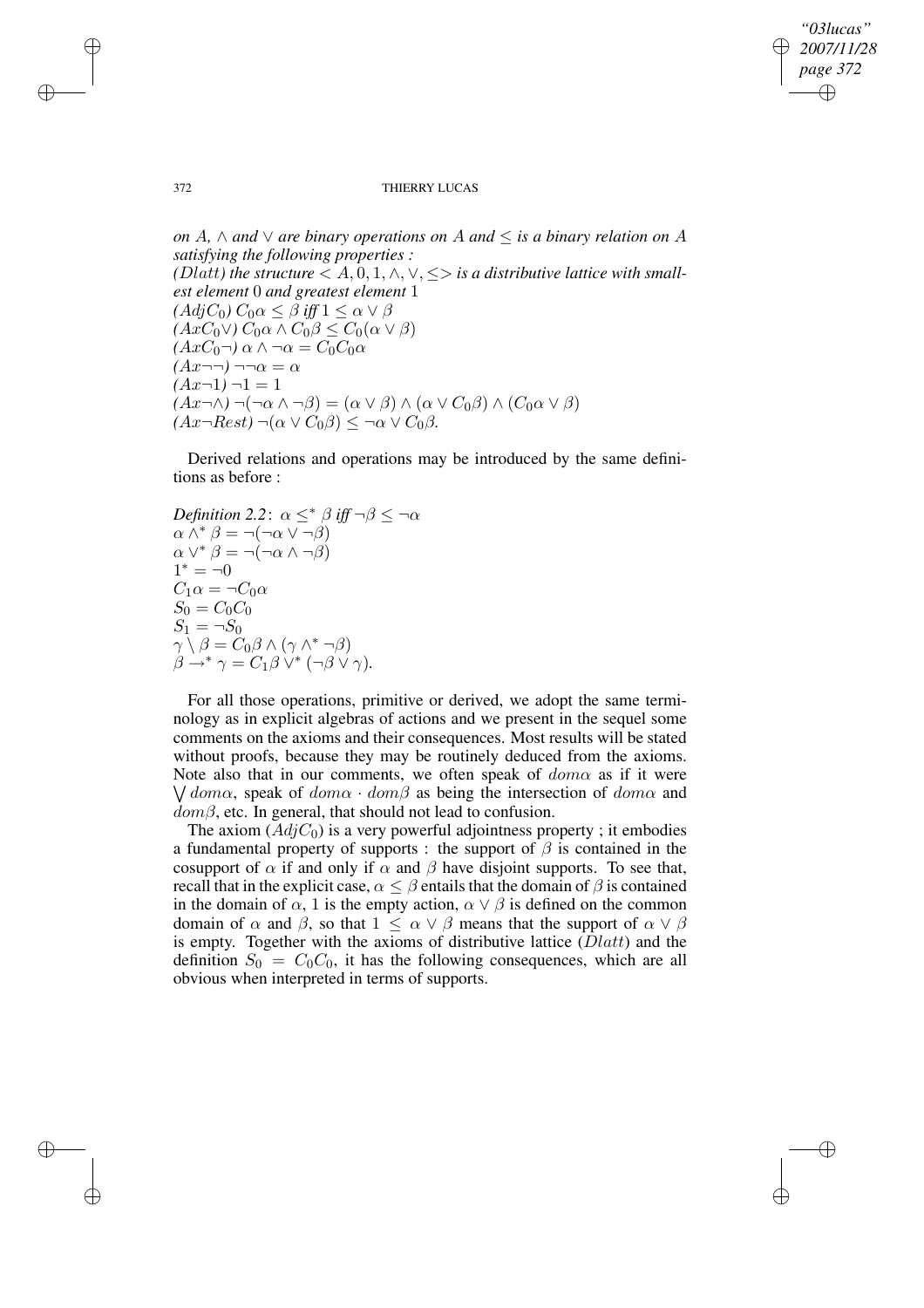✐

AXIOMS FOR ACTION 373

*Theorem* 2.3:  $\alpha \vee C_0 \alpha = 1$  $C_0 \alpha \vee S_0 \alpha = 1$  $S_0 \alpha \leq \alpha$  $\alpha \leq \beta$  *entails*  $C_0 \beta \leq C_0 \alpha$  $C_0S_0\alpha=S_0C_0\alpha=C_0\alpha$  $\alpha \leq \beta$  *entails*  $S_0 \alpha \leq S_0 \beta$  $C_0(\alpha \wedge \beta) = C_0\alpha \vee C_0\beta$  $S_0(\alpha \vee \beta) = S_0\alpha \vee S_0\beta$  $C_0 \dot{1} = 0$  $C_00 = 1$  $S_0 \, 1 = 1$  $S_0 0 = 0$  $S_0(\alpha \wedge \beta) \leq S_0\alpha \wedge S_0\beta$ .

✐

✐

✐

✐

If we want to obtain stronger properties, we have to rely on  $(AxC<sub>0</sub>\vee)$ which essentially means that the cosupport of the short disjunction  $\alpha \vee \beta$  is contained in the union of the cosupports of  $\alpha$  and  $\beta$ ; recall indeed that in the explicit case, the long conjunction is defined on the "union" of the domains. This gives us other fundamental properties of supports :

*Theorem* 2.4:  $C_0(\alpha \vee \beta) = C_0\alpha \wedge C_0\beta$  $S_0(\alpha \wedge \beta) = S_0 \alpha \wedge S_0 \beta$  $C_0 \alpha \wedge \beta \leq \gamma$  *iff*  $\beta \leq \gamma \vee S_0 \alpha$  *(adjointness property (AdjC<sub>0</sub>S<sub>0</sub>))*  $C_0 \alpha \wedge S_0 \alpha = 0.$ 

The meaning of  $(AxC_0-)$  is obvious : the support  $S_0\alpha (= C_0C_0\alpha)$  of  $\alpha$  is equal to the conjunction  $\alpha \wedge \neg \alpha$ . To see that, recall that in the explicit case,  $\alpha$  and  $\neg \alpha$  have exactly the same domain, so that the conjunction  $\alpha \wedge \neg \alpha$ is defined on that domain and has 0 as a result. The axiom has indeed the highly desirable consequences that the cosupport of an action coincides with the cosupport of its negation, and similarly for supports :

*Theorem* 2.5:  $C_0 \neg \alpha = C_0 \alpha$  $S_0 \neg \alpha = S_0 \alpha$ .

The set of 0-supports of elements of a support algebra is stable for the operations  $C_0$ ,  $\wedge$ ,  $\vee$  and contains the elements 1 and 0. It is quite clear that the properties which have been stated so far show that these operations and elements, together with the reverse ordering of  $\leq$ , endow it with a structure of Boolean algebra ;  $C_0$  plays the role of the complement ; the short disjunction, corresponding to the "intersection" of the domains, plays the role of the infimum ; the long conjunction, corresponding to the "union" of the domains, plays the role of the supremum ; the element 1, the empty action, is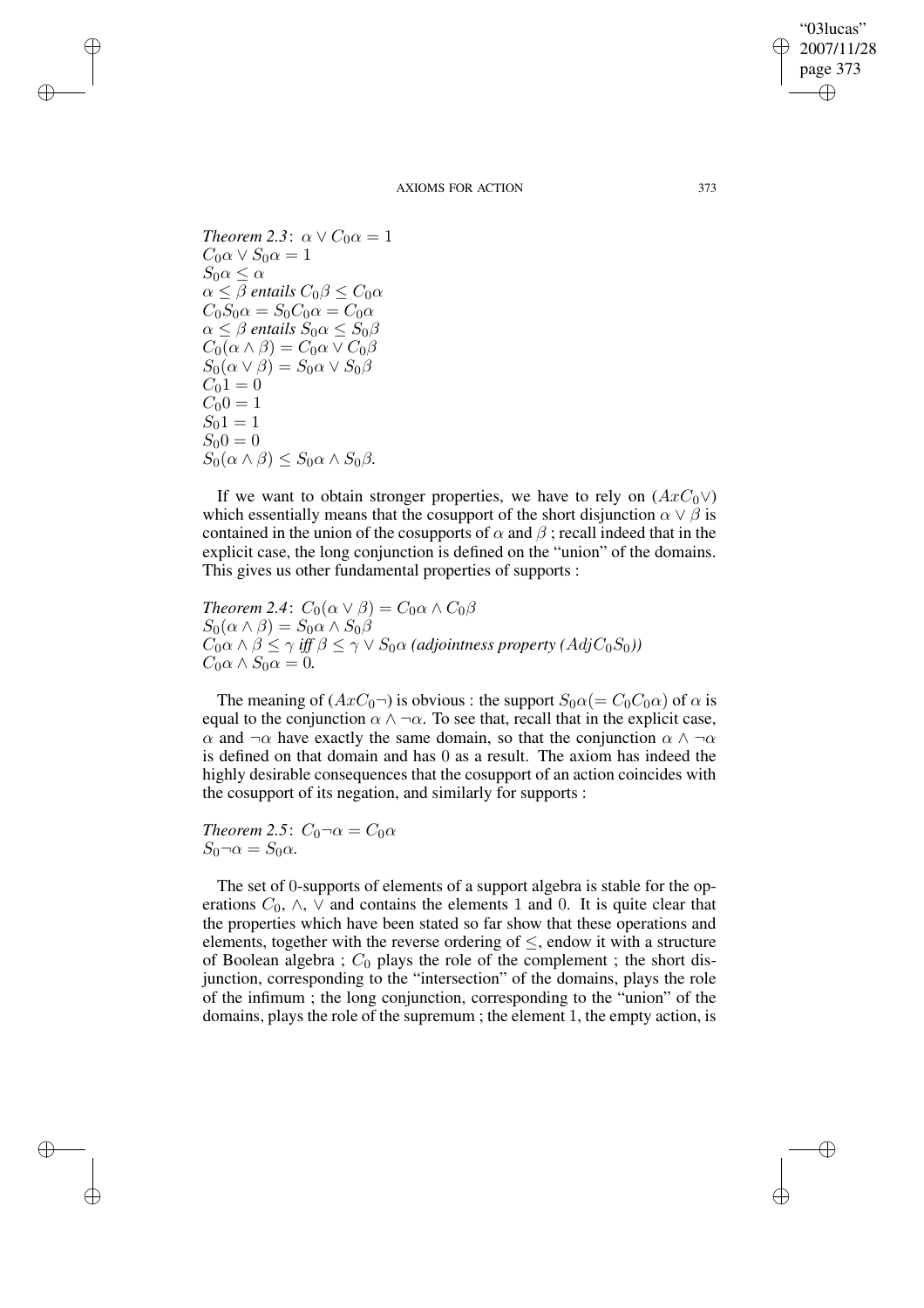✐

### 374 THIERRY LUCAS

the minimum ; the element 0, the everywhere nul action, precisely because it is everywhere defined, is the maximum. Let us state that in a definition and a theorem.

*Definition* 2.6: *Given a support algebra*  $A = < A, 0, 1, \neg, \wedge, \vee, C_0, \leq>,$  *the* structure  $S_0 \mathcal{A} = \langle S_0 A, 0', 1', \neg', \wedge', \vee', \leq' \rangle$  of 0-supports of  $\mathcal{A}$  *is given by*  $S_0A = \{S_0 \alpha \mid \alpha \in A\}$ ;  $0' = 1$ ;  $1' = 0$ ;  $\neg', \wedge', \sqrt{'}$  are the restrictions *to*  $S_0A$  *of*  $\tilde{C}_0$ ,  $\vee$ ,  $\wedge$  *respectively ;* ≤' *is the restriction to*  $S_0A$  *of the inverse ordering of*  $\leq$  *(i.e.*  $\alpha \leq' \beta$  *iff*  $\beta \leq \alpha$ ).

*Theorem* 2.7: *The structure*  $S_0 \mathcal{A}$  *of* 0*-supports of*  $\mathcal{A}$  *is a Boolean algebra.* 

The interest of that property is that it shows that a support algebra contains "internally" the structure of supports of its elements, a structure which, in the case of explicit algebras, is given "outside" by the Boolean algebra of conditions B.

If we want to avoid the reversal of ordering, we may use our definitions of derived notions  $\leq^*, \wedge^*, \vee^*, 1^*, C_1, S_1$  together with axioms  $(Ax \neg \neg)$ and  $(Ax-1)$ . The main interest of those notions and axioms is to show that support algebras have a built-in duality given by  $\neg$ . As usual, we have a duality principle :

*Duality principle* 2.8: *The dual*  $T^*$  *of a term*  $T$  *constructed on*  $1, 0, \neg, \wedge, \vee,$  $C_0, S_0, \overline{1^*, \vee^*, \wedge^*, C_1}, S_1$  is obtained by exchanging in it dual notions (0 and  $1^*$ , ∧ *and* ∨<sup>\*</sup>, ∨ *and* ∧<sup>\*</sup>,  $C_0$  *and*  $C_1$ ,  $S_0$  *and*  $S_1$  *;* 1 *and*  $\lnot$  *are auto-dual and remain unchanged*). *Every provable inequation*  $T \leq U$  *gives by duality the provable*  $U^* \leq^* T^*$ *. Every provable equation*  $T = U$  *gives by duality the provable*  $T^* = U^*$ .

As an application of that principle, we may dualize algebras of 0-supports  $S_0\mathcal{A}$  into algebras of 1-supports  $S_1\mathcal{A}$ . We will prefer these algebras because they avoid the use of inverse notions :

*Definition* 2.9: *Given a support algebra*  $A = < A, 0, 1, \neg, \land, \lor, C_0, \leq>,$  *the* structure  $S_1 \mathcal{A} = < S_1 A, 0', 1', \neg', \wedge', \vee', \leq' >$  of 1-supports of  $\mathcal A$  *is given by*  $S_1A = \{S_1\alpha \mid \alpha \in A\}$ ;  $0' = 1$ ;  $1' = 1^*$ ;  $\neg', \wedge', \vee', \leq'$  are the restrictions *to*  $S_1A$  *of*  $C_1, \wedge^*, \vee^*$  *and*  $\leq^*$  *respectively.* 

# *Theorem* 2.10: *The structure*  $S_1A$  *of* 1-supports of A is a Boolean algebra.

We now turn to axiom  $(Ax\neg\wedge)$  which gives a fundamental connection between negation, long conjunction and short disjunction ; or using dual notions, it may be written as a connection between long disjunction and short

✐

✐

✐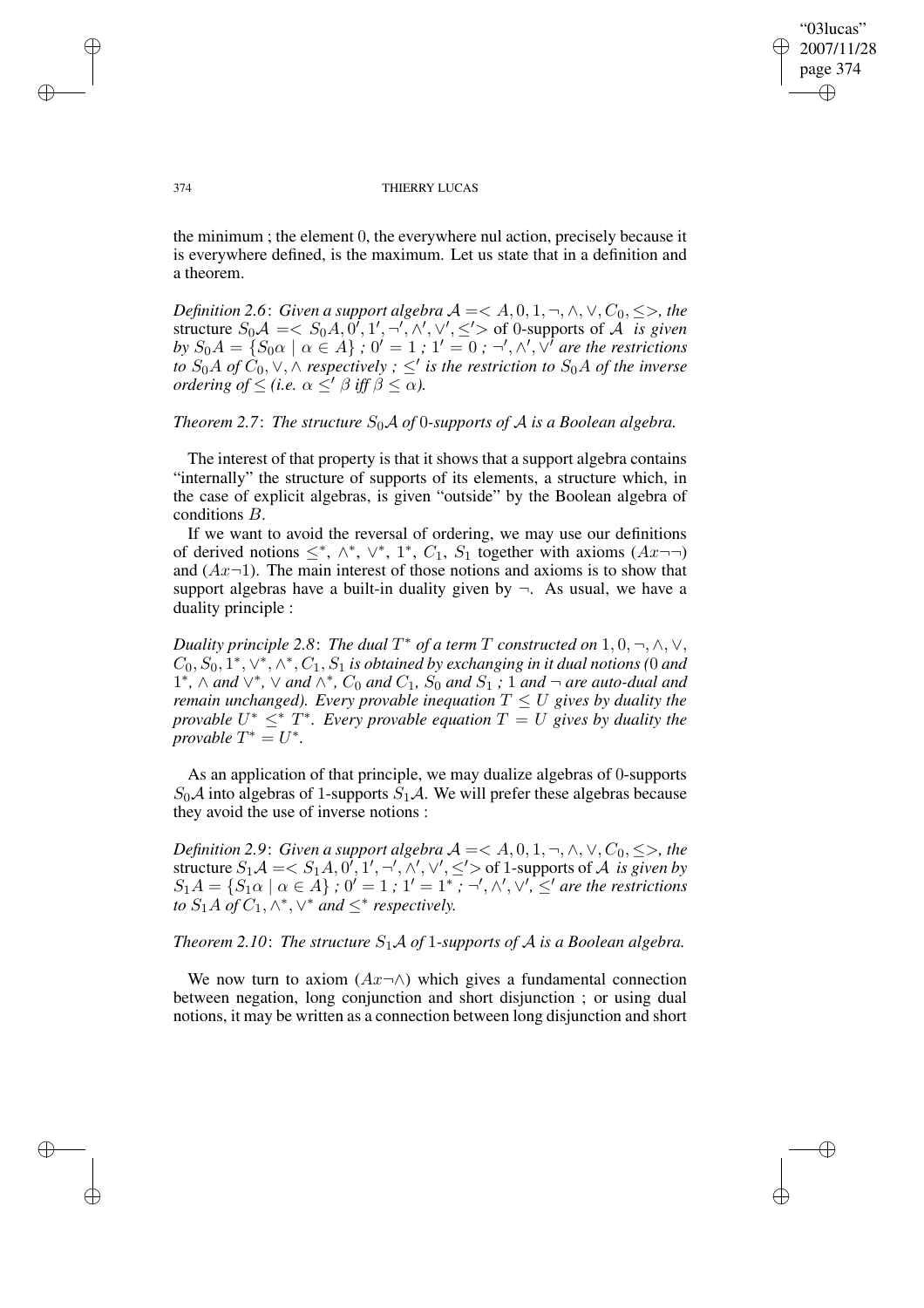disjunction :  $\alpha \vee^* \beta = (\alpha \vee \beta) \wedge (\alpha \vee C_0 \beta) \wedge (C_0 \alpha \vee \beta)$ . This means that long disjunction is obtained by piecing together the short disjunction  $\alpha \vee \beta$ on the common support  $S_0 \alpha \vee S_0 \beta$ , the action  $\alpha$  when  $\beta$  is undefined and the action  $\beta$  when  $\alpha$  is undefined. As a first consequence, note that for actions having the same support, duality trivializes :

*Theorem* 2.11: *If*  $\alpha$  *and*  $\beta$  *have the same support*  $(S_0 \alpha = S_0 \beta$  *or equivalently*  $S_1 \alpha = S_1 \beta$ *), then*  $\alpha \vee^* \beta = \alpha \vee \beta$ ,  $\alpha \wedge^* \beta = \alpha \wedge \beta$  and  $\alpha \leq^* \beta$  iff  $\alpha \leq \beta$ .

*Proof.* One has :

✐

✐

✐

✐

 $1 = S_0 \beta \vee C_0 \beta$  by Theorem 2.3  $= S_0 \alpha \vee C_0 \beta$  because  $S_0 \alpha = S_0 \beta$  $\leq \alpha \vee C_0 \beta$  because  $S_0 \alpha \leq \alpha$ .

Hence  $\alpha \vee C_0 \beta = 1$ . Symmetrically,  $\beta \vee C_0 \alpha = 1$ . We now apply axiom  $(Ax\neg\wedge)$  to obtain :  $\alpha \vee^* \beta = (\alpha \vee \beta) \wedge 1 \wedge 1 = \alpha \vee \beta$ . By duality, this last result gives also  $\alpha \wedge^* \beta = \alpha \wedge \beta$ . Finally,

$$
\alpha \leq^* \beta \text{ iff } \alpha \wedge^* \beta = \alpha
$$
  
iff  $\alpha \wedge \beta = \alpha$  because  $\alpha \wedge^* \beta = \alpha \wedge \beta$   
iff  $\alpha \leq \beta$ .

An important consequence of that property is that we can show that the set of elements having the same given 0-support  $a = S_0 a$  is naturally endowed with a structure of Boolean algebra, this time with  $\neg$  as negation,  $\wedge$  (or  $\wedge^*$ ) as infimum and ∨ (or ∨ ∗ ) as supremum ; the smallest element of that Boolean algebra is given by a and the greatest element is given by  $\neg a$ . Note that we slightly change the notation here, using Latin letters instead of Greek letters for actions which we like to think of as supports, i.e. actions  $a$  such that  $a = S_0a$ . Sometimes it is also convenient to speak in terms of 1-supports; we give the corresponding adaptation between parentheses.

*Definition* 2.12: *Given a support algebra*  $A = \langle A, 0, 1, \neg, \wedge, \vee, C_0, \le \rangle$ *and an element* a *of*  $S_0A$ , the structure  $A_a = \langle A_a, 0_a, 1_a, \neg_a, \wedge_a, \vee_a, \leq_a \rangle$ of elements of 0-support a *is given by*  $A_a = \{ \alpha \in A \mid S_0 \alpha = a \}, \space 0_a = a$ a,  $1_a = \neg a$ , and  $\neg a, \land a, \lor a, \leq_a$  are the restrictions to  $A_a$  of  $\neg, \land, \lor, \leq_a$ *respectively. (Given an element a of*  $S_1A$ *, the structure*  $\mathcal{A}'_a$  *of elements of* 1-support a is the structure of elements of 0-support  $\neg a$ ).

*Theorem* 2.13: *For any* 0*-support*  $a \in S_0A$ *, the structure*  $A_a$  *of elements of* 0-support a is a Boolean algebra. (For any 1-support  $a \in S_1A$ , the structure A0 <sup>a</sup> *of elements of* 1*-support* a *is a Boolean algebra.)*

"03lucas" 2007/11/28 page 375

✐

✐

✐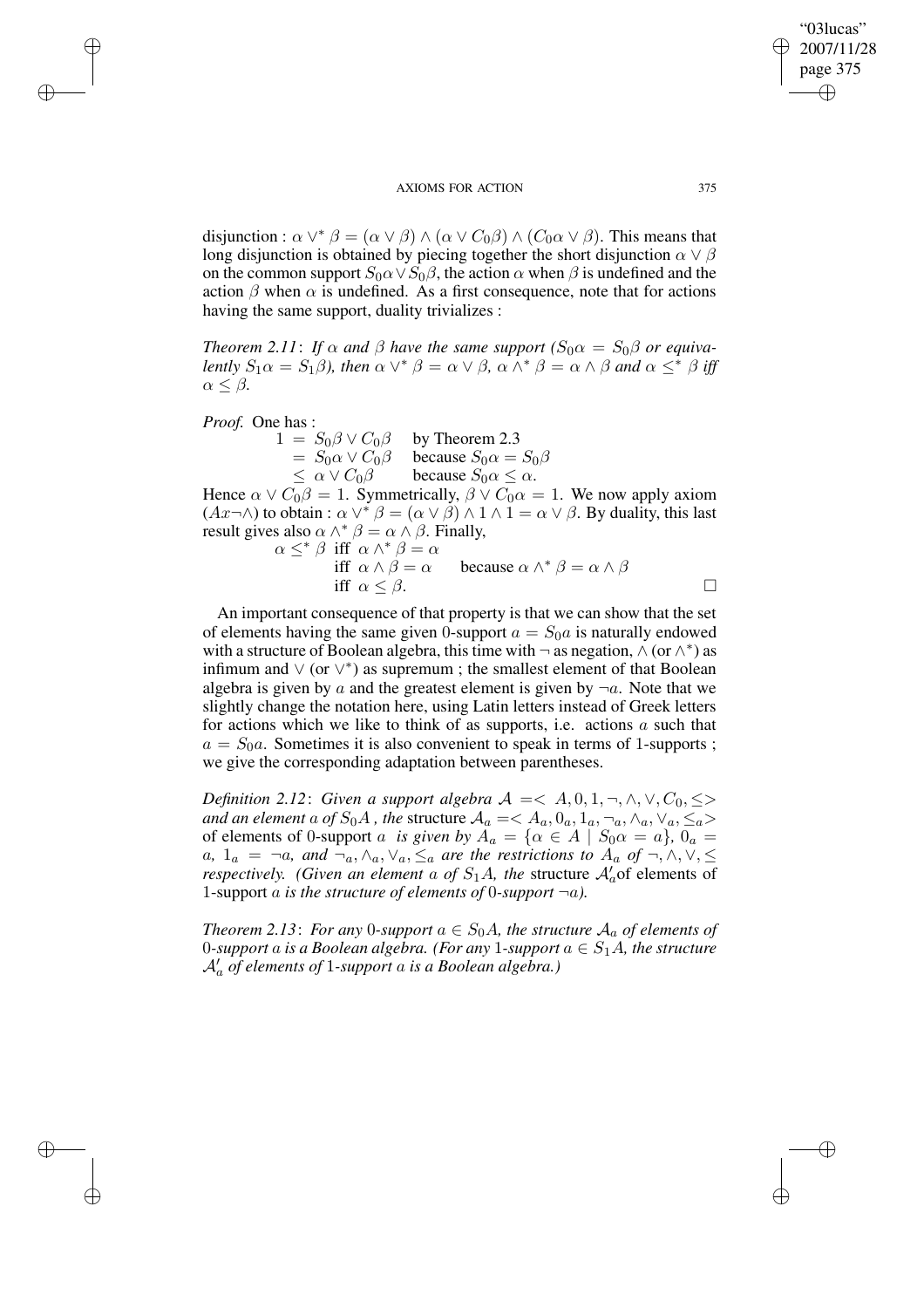✐

### 376 THIERRY LUCAS

*Proof.* Let us check some of the critical properties in the case of 0-supports. The element a is indeed the smallest, because for any  $\alpha \in A_a$ ,  $a = S_0 \alpha \leq \alpha$ , hence  $a \leq \alpha$ , i.e.  $a \leq_a \alpha$ . The element  $\neg a$  is the greatest, because for any  $\alpha \in A_a$ , we have  $\neg \alpha \in A_a$  and  $a \leq \neg \alpha$ ; hence  $\alpha \leq^* \neg a$  by the definition of  $\leq^*$  and  $(Ax \neg \neg)$ ,  $\alpha \leq \neg a$  by theorem 2.11, i.e.  $\alpha \leq_a \neg a$ . For any  $\alpha \in A_a$ ,  $\alpha \wedge \neg \alpha = 0_a$ , because  $\alpha \wedge \neg \alpha = S_0 \alpha = a = 0_a$ . For any  $\alpha \in A_a$ ,  $\alpha \vee \neg \alpha = 1_a$ , because

 $\alpha \vee \neg \alpha \ = \ \alpha \vee^* \neg \alpha$ by theorem 2.11  $= \neg(\neg \alpha \wedge \alpha)$  by the definition of  $\vee^*$  $= \neg 0_a$  by what precedes  $= \neg a$  $= 1_a$ .

De Morgan's laws are similarly obtained by trivializing duality :

$$
\neg(\alpha_1 \land \alpha_2) = \neg \alpha_1 \lor^* \neg \alpha_2
$$
  
=  $\neg \alpha_1 \lor \neg \alpha_2$  by theorem 2.11.

The interest of theorem 2.13 is that it shows that for a given support  $a$ , the set of actions with support  $a$  is fundamentally classical; the support algebra embeds thus a whole bunch of algebras  $A_a$ , one for each a. More comments on this later.

Here are other consequences of  $(Ax\neg\wedge)$  expressed in dual pairs, except for (3), which is auto-dual.

*Theorem 2.14*: *(1) Distributivity properties :*  $(\alpha \vee^* \beta) \vee \gamma = (\alpha \vee \gamma) \vee^* (\beta \vee \gamma)$  $(\alpha \wedge \beta) \wedge^* \gamma = (\alpha \wedge^* \gamma) \wedge (\beta \wedge^* \gamma)$ *(2) Monotony properties :*  $\alpha \leq \beta$  *entails*  $\alpha \wedge^* \gamma \leq \beta \wedge^* \gamma$  $\alpha \leq^* \beta$  *entails*  $\alpha \vee \gamma \leq^* \beta \vee \gamma$  $\alpha \leq \beta$  and  $\alpha' \leq \beta'$  together entail  $\alpha \wedge^* \alpha' \leq \beta \wedge^* \beta'$  $\alpha \leq^* \beta$  and  $\alpha' \leq^* \beta'$  together entail  $\alpha \vee \alpha' \leq^* \beta \vee \beta'$ *(3) Co-disjunction property : if*  $\alpha$  *and*  $\hat{\beta}$  *are co-disjoint* (*i.e.*  $\alpha \vee \beta = 1$  *or equivalently*  $\alpha \wedge^* \beta =$ 1*),* then  $\alpha \vee^* \beta = \alpha \wedge \beta$ *(4) Restriction properties :*  $\alpha \vee \beta = (\alpha \vee^* \beta) \vee S_0 \alpha \vee S_0 \beta$  $\alpha \wedge^* \beta = (\alpha \wedge \beta) \wedge^* S_1 \alpha \wedge^* S_1 \beta$ *(5) Comparison of*  $\wedge^*$  *and*  $\vee$  *:*  $\alpha \wedge^* \beta \leq \alpha \vee \beta$  $\alpha \wedge^* \beta \leq^* \alpha \vee \beta$ *(6) Comparison of*  $\leq$  *and*  $\leq^*$  *:*  $\alpha \leq^* \beta$  iff  $S_0 \beta \leq S_0 \alpha$  and  $\alpha \leq \beta \vee S_0 \alpha$  $\alpha \leq \beta$  *iff*  $S_1 \beta \leq^* S_1 \alpha$  *and*  $\alpha \wedge^* S_1 \beta \leq^* \beta$ *.* 

✐

✐

✐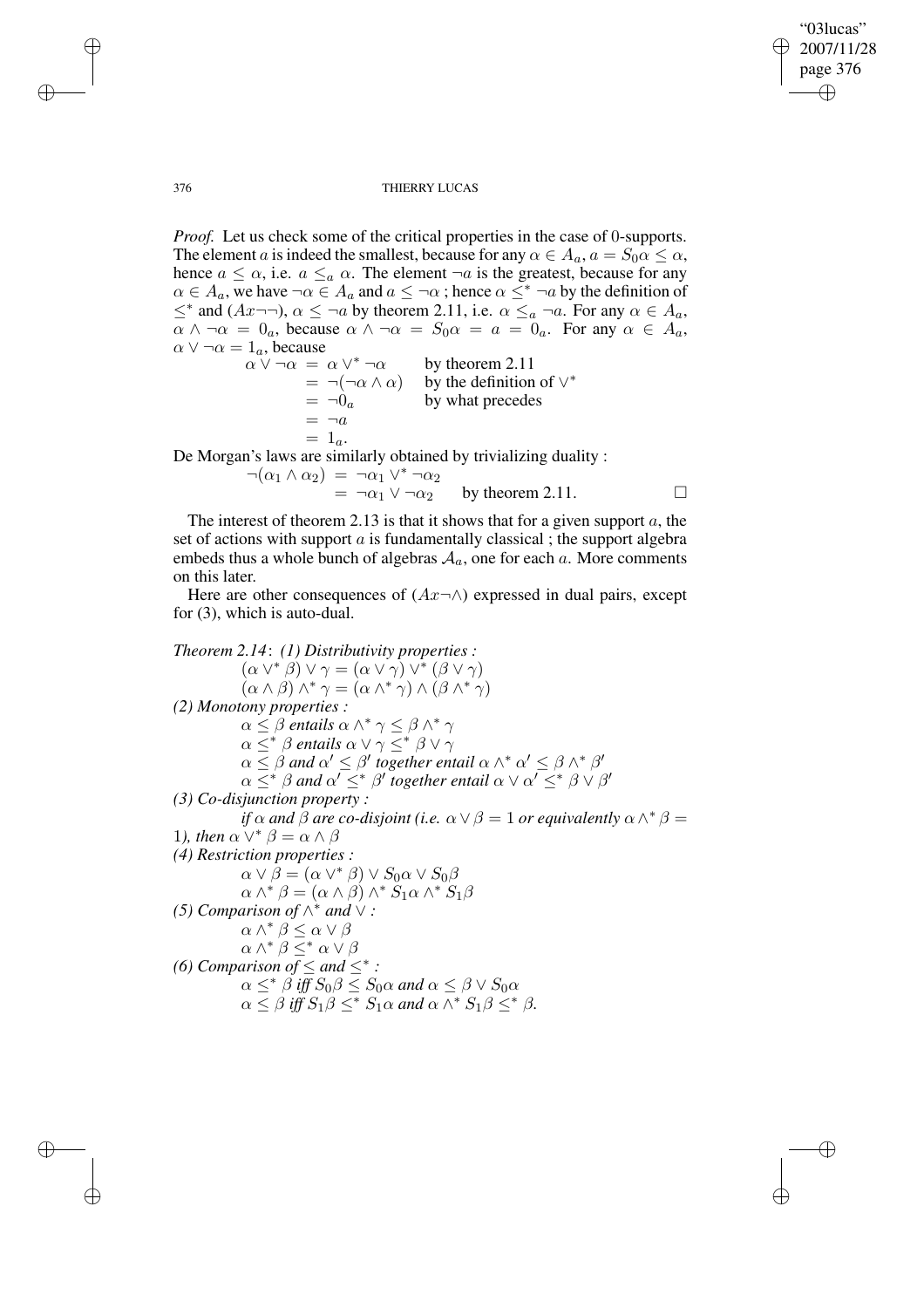*Proof* (*sketch*). For (1), use  $(Ax\neg\wedge)$  and dualize. For (2), first part, reduce  $\alpha \leq \beta$  to  $\alpha \wedge \beta = \alpha$ , apply  $-\wedge^* \gamma$  to both sides and distribute by (1). For (2), second part, dualize. For (2), third and fourth parts : apply the first and second parts. For (3), prove that  $\alpha \vee \beta = 1$  entails  $\alpha \vee C_0 \beta = \alpha$  and  $C_0 \alpha \vee \beta = \beta$ , so that  $(Ax \neg \wedge)$  will give :  $\alpha \vee^* \beta =$  $(\alpha \vee \beta) \wedge (\alpha \vee C_0 \beta) \wedge (C_0 \alpha \vee \beta) = (\alpha \vee \beta) \wedge \alpha \wedge \beta = \alpha \wedge \beta$ . For(4), first part, compute  $(\alpha \vee^* \beta) \vee S_0 \alpha \vee S_0 \beta$  by using  $(Ax \neg \wedge)$ . For (4), second part, dualize. For (5), first part, start from  $\alpha \wedge \beta \leq \alpha \vee \beta$ ; then, by the monotony already proven in (2),  $(\alpha \wedge \beta) \wedge^* S_1 \alpha \wedge^* S_1 \beta \leq (\alpha \vee \beta) \wedge^* S_1 \alpha \wedge^* S_1 \beta$ ; by restriction properties proven in (4), the left side equals  $(\alpha \wedge^* \beta)$ ; the right side equals  $(\alpha \vee \beta) \wedge^* S_1(\alpha \vee \beta)$ , which is itself equal to  $(\alpha \vee \beta)$ . For (5), second part, dualize.

We prove  $(6)$ , first part, with more details : (a)  $\alpha \leq^* \beta$  entails successively  $\neg \beta \leq \neg \alpha$ ,  $S_0 \neg \beta \leq S_0 \neg \alpha$  and  $S_0 \beta \leq S_0 \alpha$ ; (b)  $\alpha \leq^* \beta$  entails  $\alpha \leq \beta \vee S_0 \alpha$ ; to prove that, assume  $\alpha \leq^* \beta$  and compute  $\alpha \vee \beta$  :  $\alpha \vee \beta = (\alpha \vee^* \beta) \vee S_0 \alpha \vee S_0 \beta$  by (4)  $= \beta \vee S_0 \alpha \vee S_0 \beta$  because  $\alpha \leq^* \beta$  amounts to  $\alpha \vee^* \beta = \beta$  $= \beta \vee S_0 \alpha$  because  $\beta \vee S_0 \beta = \beta$ ; hence,  $\alpha \leq \alpha \vee \beta = \beta \vee S_0 \alpha$  and  $\alpha \leq \beta \vee S_0 \alpha$ ; (c)  $S_0 \beta \leq S_0 \alpha$  and  $\alpha \leq \beta \vee S_0 \alpha$  together entail  $\alpha \leq^* \beta$ ; to prove that, assume the hypotheses and use  $(Ax\neg\wedge)$  to compute  $\alpha \vee^* \beta$ :  $\alpha \vee^* \beta = ((\alpha \vee \beta) \wedge (\alpha \vee C_0 \beta) \wedge (C_0 \alpha \vee \beta))$ but  $\alpha \vee \beta = (\alpha \vee \beta) \vee S_0 \alpha$  because  $\alpha = \alpha \vee S_0 \alpha$ <br>=  $\beta \vee S_0 \alpha$  because  $\alpha \leq \beta \vee S_0 \alpha$ because  $\alpha \leq \beta \vee S_0 \alpha$ ; on the other hand,  $S_0 \beta \leq S_0 \alpha$  entails  $\alpha \vee C_0 \beta = 1$ ; hence,  $\alpha \vee^* \beta = (\overline{\beta} \vee \overline{S_0 \alpha}) \wedge 1 \wedge (C_0 \alpha \vee \beta)$  $= (\beta \vee S_0 \alpha) \wedge (C_0 \alpha \vee \beta)$  $= \beta \vee (S_0 \alpha \wedge C_0 \alpha)$  $=$   $\beta \vee 0$  $= \beta$ ;

it follows that  $\alpha <^* \beta$ . For  $(6)$ , second part, dualize.

✐

✐

✐

✐

✐

✐

The relation between  $\leq$  and  $\leq^*$  given in point (6) of the preceding theorem allows us to prove strong connections between dual notions :

*Theorem* 2.15: *(1)*  $S_0 \alpha \leq^* 0$  *; dually,*  $1^* \leq S_1 \alpha$ *(2)*  $S_0 \alpha \leq^* \alpha$ ; *dually*,  $\alpha \leq S_1 \alpha$ (3)  $S_0 \alpha \leq^* \alpha \wedge^* 0$ ; *dually*,  $\alpha \vee 1^* \leq S_1 \alpha$ *(4)*  $C_0 \alpha \leq^* C_1 \alpha$  *and*  $S_0 \alpha \leq^* S_1 \alpha$  *; dually,*  $C_0 \alpha \leq C_1 \alpha$  *and*  $S_0 \alpha \leq S_1 \alpha$ *(5)*  $S_1 \alpha \wedge^* 0 \leq^* S_0 \alpha$ ; *dually,*  $S_1 \alpha \leq S_0 \alpha \vee 1^*$ 

*"03lucas" 2007/11/28 page 377*

✐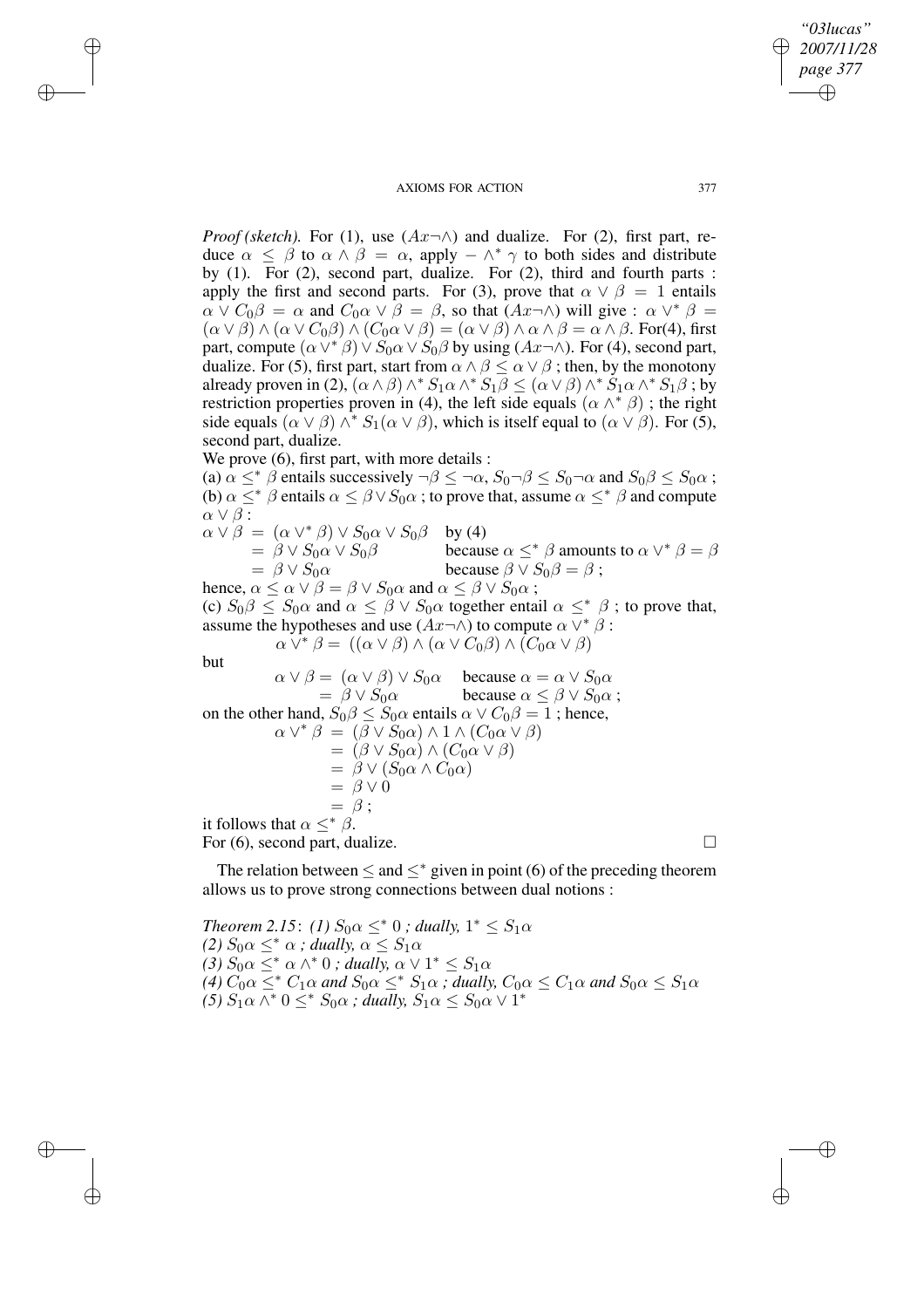"03lucas" 2007/11/28 page 378 ✐ ✐

✐

✐

378 THIERRY LUCAS

(6)  $S_0 \alpha = S_1 \alpha \wedge^* 0$ ; *dually*,  $S_1 \alpha = S_0 \alpha \vee 1^*$ *(7)*  $S_0 \alpha = \alpha \wedge^* 0$ ; *dually*,  $S_1 \alpha = \alpha \vee 1^*$ *(8)*  $S_0 \alpha \wedge^* \beta = S_0 \alpha \wedge^* S_0 \beta = S_1 \alpha \wedge^* S_1 \beta \wedge^* 0$ ; *dually,*  $S_1 \alpha \vee \beta =$  $S_1 \alpha \vee S_1 \beta = S_0 \alpha \vee S_0 \beta \vee 1^*$ *(9)*  $\alpha \vee S_0 \beta \leq \alpha \wedge^* S_1 \beta$  *; dually,*  $\alpha \vee S_0 \beta \leq^* \alpha \wedge^* S_1 \beta$ .

*Proof.* Proof of (1), first part : use the connection between  $\leq$  and  $\leq^*$ ; second part by duality. Proof of (2), first part : use the connection between  $\leq$  and  $\leq^*$ ; second part by duality. Proof of (3) : by (1) and (2). Proof of  $S_0 \alpha \leq$  $S_1\alpha$ , using  $(3)$ :  $S_0\alpha \leq \alpha \leq \alpha \vee 1^* \leq S_1\alpha$ . The rest of (4) is easy. Proof of  $S_1 \alpha \leq S_0 \alpha \vee 1^* : S_1 \alpha \wedge C_0 \alpha \leq S_1 \alpha \wedge C_1 \alpha$  by (4),  $S_1 \alpha \wedge C_1 \alpha = 1^*$ by properties already proved ; hence,  $S_1 \alpha \wedge C_0 \alpha \leq 1^*$  and  $S_1 \alpha \leq S_0 \alpha \vee 1^*$ by the adjointness property  $(Adj C_0 S_0)$  of theorem 2.4. Proof of (5), first part : by duality. Proof of  $(6)$  : by  $(1)$ ,  $(4)$  and  $(5)$ . Proof of  $(7)$ , first part :  $S_0 \alpha \leq^* \alpha \wedge^* 0 \leq^* S_1 \alpha \wedge^* 0 = S_0 \alpha$ , by properties already proven ; hence,  $S_0 \alpha = \alpha \wedge^* 0$ . Proof of (7), second part : by duality. Proof of (8) : easy consequences of (6) and (7). To prove (9), first part, it suffices to prove  $\alpha \leq \alpha \wedge^* S_1 \beta$  (a) and  $S_0 \beta \leq \alpha \wedge^* S_1 \beta$  (b). Proof of (a) : use the connection between  $\leq$  and  $\leq^*$ . Proof of (b) :  $0 \leq \alpha$  and  $S_0 \beta \leq S_1 \beta$ ; hence  $0 \wedge^* S_0 \beta \leq \alpha \wedge^* S_1 \beta$  by an already proven monotony; on the other hand,  $S_0\beta \leq^* 0$  by (1), hence  $0 \wedge^* S_0\beta = \hat{S}_0\beta$ ; it follows that  $S_0\beta \leq \alpha \wedge^* S_1\beta$ . Proof of (9), second part : by duality.

It seems desirable to have the reverse inequalities of (9), so that we can establish  $\alpha \vee S_0 \beta = \alpha \wedge^* S_1 \beta$ , a trivial but important fact in explicit algebras of actions; it expresses that restricting an action  $\alpha$  to a set of conditions may be done in two equivalent ways : either by "adding" with the short disjunction the 0-characteristic function of that set, or by "intersecting" with the short conjunction the 1-characteristic function of that set. Our last axiom  $(Ax\neg Rest)$  is precisely designed to do the job; it is indeed readily seen to be equivalent to  $\alpha \wedge^* S_1 \beta \leq \alpha \vee S_0 \beta$ . That axiom has also a very nice interpretation if we go back to theorem 2.13 on structures  $B_a$ , the Boolean algebras of elements of 0-support  $a$ ; the bunch of algebras  $B_a$  is in fact organized as a presheaf of Boolean algebras : if two 0-supports  $a(= S_0 a)$  and  $b(= S_0 b)$ are such that  $a \leq b$ , then there is a restriction mapping  $i_{a,b}$  going from  $\mathcal{B}_a$  to  $\mathcal{B}_b$ , defined by  $i_{a,b}(\alpha) = \alpha \vee b = \alpha \vee S_0b$ . An essential step in exhibiting the presheaf structure consists in proving that  $i_{a,b}$  respects the structure, in particular negation  $\neg : i_{a,b}(\neg \alpha) = \neg i_{a,b}(\alpha)$ ; but that amounts precisely to  $\neg \alpha \lor S_0b = \neg(\alpha \lor S_0b)$ , which is ensured by our axiom  $(Ax \neg Rest)$ . (To recover more usual notations, observe that  $a \leq b$  is equivalent to  $\neg b \leq^* \neg a$ and that  $i_{a,b}(\alpha) = \alpha \vee b = \alpha \vee S_0b = \alpha \wedge^* S_1b = \alpha \wedge^* S_1(\neg b)$ , a formula which looks more familiar to indicate restriction.) The interested reader will also note that there is a natural notion of finite covering given by :  $(a_i)_{1 \leq i \leq n}$ 

✐

✐

✐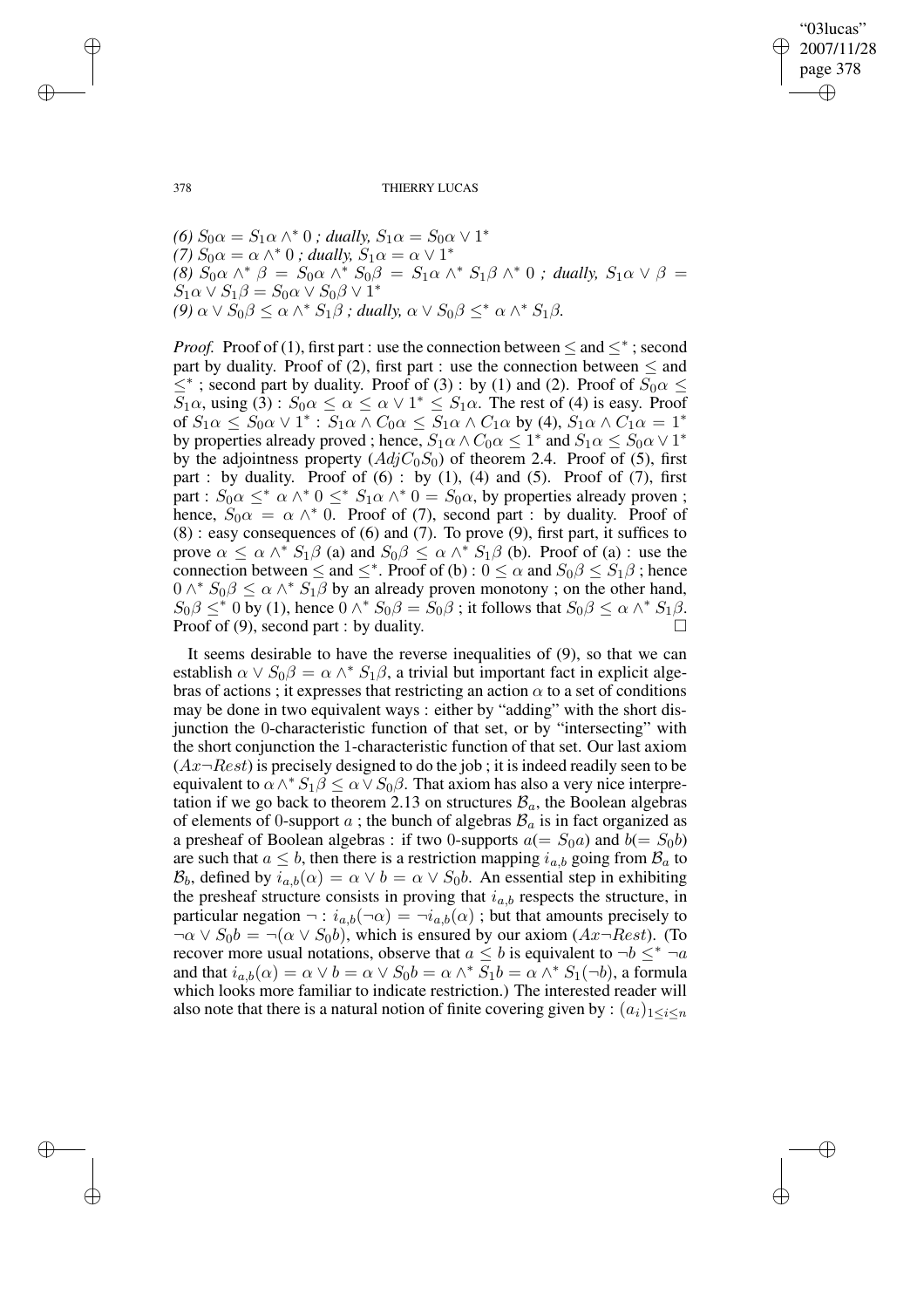✐

✐

✐

✐

covers a iff  $\bigwedge_{1 \leq i \leq n} a_i \leq a$  (or dually, in more familiar notation using 1supports,  $(\neg a_i)_{1\leq i\leq n}$  covers  $\neg a$  iff  $\neg a \leq^* \bigvee_{1\leq i\leq n}^* \neg a_i$ . Here we touch the sheaf aspects of support algebras; they are  $\overline{ob}$ vious to all readers acquainted with the notion and they constitute a representation which we have constantly in mind, but we do not insist on them here and remain at an elementary axiomatic level.

We repeat and slightly enlarge the consequences of  $(Ax \neg Rest)$  here :

*Theorem* 2.16: (1)  $\alpha \wedge^* S_1 \beta = \alpha \vee S_0 \beta$  (auto-dual) *(2) Distributivity properties :*  $(\alpha \wedge^* \beta) \vee \gamma = (\alpha \vee \gamma) \wedge^* (\beta \vee \gamma)$  $(\alpha \vee \beta) \wedge^* \gamma = (\alpha \wedge^* \gamma) \vee (\beta \wedge^* \gamma)$ *(3) Adjointness properties of*  $\gamma \setminus \beta$  *and of*  $\beta \rightarrow^* \gamma$  :  $\gamma \setminus \beta \leq \alpha \; \mathit{iff} \; \gamma \leq \beta \vee \alpha$  $\alpha \leq^* \beta \rightarrow^* \gamma$  *iff*  $\alpha \wedge^* \beta \leq^* \gamma$ *(4) Relations between*  $\wedge$  *and*  $\wedge^*$  *:*  $\alpha \wedge \beta = (\alpha \wedge^* \beta) \wedge (\alpha \vee C_0 \beta) \wedge (C_0 \alpha \vee \beta)$  $\alpha \wedge \beta \leq \gamma$  *iff*  $\alpha \wedge^* \beta \leq \gamma \vee S_0 \alpha \vee S_0 \beta$  *and*  $\alpha \leq \gamma \vee C_0 \beta$  *and*  $β < γ ∨ C<sub>0</sub>α.$ 

*Proof.* Proof of (1): we have already commented upon that property. Proof of (2), first part : compute the short conjunctions  $\wedge^*$  by using the formulas :  $\delta \wedge^* \varepsilon = (\delta \wedge \varepsilon) \wedge^* S_1 \delta \wedge^* S_1 \varepsilon$  by restriction properties of theorem 2.14  $= (\delta \wedge \varepsilon) \vee S_0 \delta \vee S_0 \varepsilon$  by (1)

and use the distributivity of the short disjunction ∨ over the long conjunction ∧. Proof of (2), second part : by duality. For the proof of (3), first part, first recall the definition of  $\gamma \setminus \beta$ :

 $\gamma \setminus \beta = C_0 \beta \wedge (\gamma \wedge^* \neg \beta).$ Proof of (3), first part, from left to right : show  $\gamma \leq \beta \vee (\gamma \setminus \beta)$ ; this can be done as follows :

 $\beta \vee (\gamma \setminus \beta) = \beta \vee (C_0 \beta \wedge (\gamma \wedge^* \neg \beta))$  $= (\beta \vee C_0 \beta) \wedge (\beta \vee (\gamma \wedge^* \neg \beta))$  $= \hat{\beta} \vee (\gamma \wedge^* \neg \beta)$  because  $\beta \vee C_0 \beta = 1$  $=$   $(\beta \vee \gamma) \wedge^* (\beta \vee \neg \beta)$  by distributivity proven in (2)  $= (\beta \vee \gamma) \wedge^* \check{S}_1 \beta$  $=$   $\ddot{\beta}$   $\vee$   $\gamma$ 

this last equality because  $\beta \vee \gamma \leq^* S_1(\beta \vee \gamma) = S_1 \beta \wedge^* S_1 \gamma \leq^* S_1 \beta$ ; the desired result follows easily.

Proof of (3), first part, from right to left ; assume  $\gamma \leq \beta \vee \alpha$ ; then

"03lucas" 2007/11/28 page 379

✐

✐

✐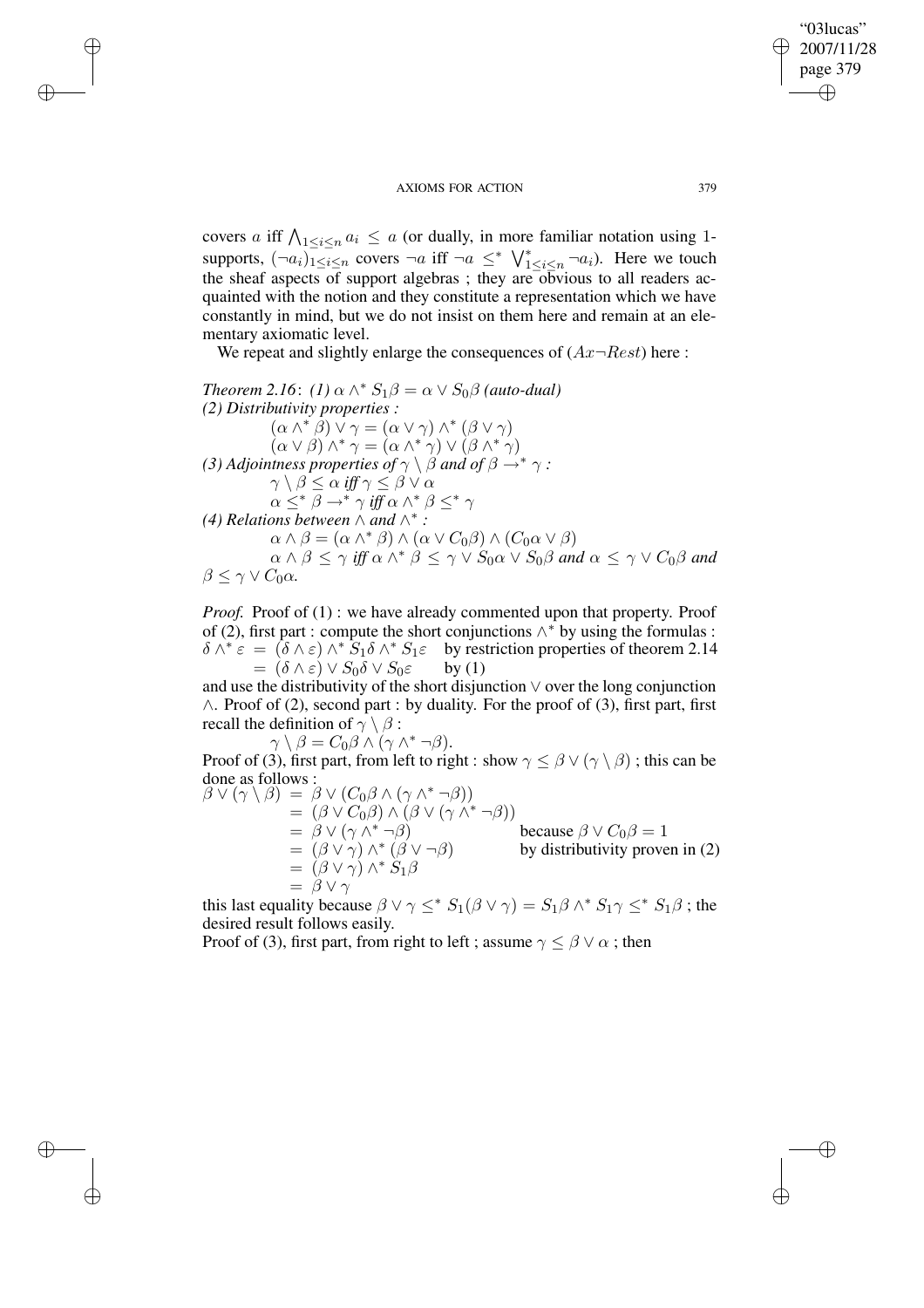✐

#### 380 THIERRY LUCAS

$$
\gamma \wedge^* \neg \beta \leq (\beta \vee \alpha) \wedge^* \neg \beta
$$
 by monotony  
\n
$$
= (\beta \wedge^* \neg \beta) \vee (\alpha \wedge^* \neg \beta)
$$
 by distributivity  
\n
$$
= S_0 \beta \vee (\alpha \wedge^* \neg \beta)
$$
 because  $\beta \wedge^* \neg \beta = \beta \wedge \neg \beta = S_0 \beta$   
\n
$$
= \alpha \wedge^* \neg \beta
$$
 because  $S_0 \beta \leq S_0 \alpha \vee S_0 \beta =$   
\n
$$
\leq \alpha \wedge^* S_1 \beta
$$
 using  $\neg \beta \leq S_1(\neg \beta) = S_1 \beta$  and  
\nmonotony  
\n
$$
= \alpha \vee S_0 \beta
$$
 by (1);

hence,  $\gamma \wedge^* \neg \beta \leq \alpha \vee S_0 \beta$  and  $C_0 \beta \wedge (\gamma \wedge^* \neg \beta) \leq \alpha$  by the adjointness property  $(AdjC_0S_0)$  of theorem 2.4. Proof of (3), second part ; recall the definition of  $\beta \rightarrow^* \gamma$  and observe that it is the dual of  $\gamma \setminus \beta$ :  $\beta \rightarrow^* \gamma = \neg(\neg \gamma \setminus \neg \beta).$ 

Proof of (4), first part : dualize  $(Ax\neg\wedge)$ , apply  $(Ax\neg Rest)$  and the codisjunction property of theorem 2.14. Proof of (4), second part : expand  $\alpha \wedge \beta$  using the formula which has just been obtained and look at the restrictions to  $S_0 \alpha \vee S_0 \beta$ , to  $C_0 \alpha$  and to  $C_0 \beta$ .

Before leaving this elementary study of support algebras, we would like to compare explicit algebras of actions and support algebras ; as can already be guessed from the preceding theorems, the connection is close for what concerns actions and their supports or domains ; on the other hand, the notion of support algebra leaves aside the comparison of results of actions when they concern different circumstances : in support algebras, for disjoint elements a and b of  $S_1A$ , there is no built-in comparison between  $\alpha \wedge^* a$  and  $\beta \wedge^* b$ , while for concrete algebras of actions, for any (even disjoint) pair of conditions  $\sigma$  and  $\pi$ ,  $\alpha(\sigma)$  and  $\beta(\pi)$  live inside the Boolean algebra of results and may be compared there ; to say it briefly, there is a common algebra of results in explicit algebras of actions, which is absent in support algebras. The following definitions and theorems give a good feeling of that difference in a restricted but typical case. We have not tried to drop the finiteness conditions, neither have we explored the possibility or the necessity of extending the notion of support algebras to capture more of explicit algebras of actions, because we feel that extensions in other directions are more urgent : see next sections. In the sequel,  $At(B)$  denotes the set of atoms of the Boolean algebra B.

*Definition* 2.17: (1) An explicit algebra of actions  $\mathcal{B} = \langle B, E, C \rangle$  is conditions-finite *if* B *is finite. The algebra* B *is* conditions-full *iff for all*  $\sigma \in At(B)$ , there exists an  $\alpha \in E$  such that  $\bigvee dom(\alpha) = \sigma$ . The algebra B is results-full *iff for all*  $c \in C$ *, there exists an*  $\alpha \in E$  *and*  $a \sigma \in dom(\alpha)$ *,*  $\sigma \neq 0$ *, such that*  $\alpha(\sigma) = c$ *.* 

*(2) A support algebra*  $A = \langle A, 0, 1, \neg, \wedge, \vee, C_0, \le \rangle$  *is* support-finite *if* 

✐

✐

✐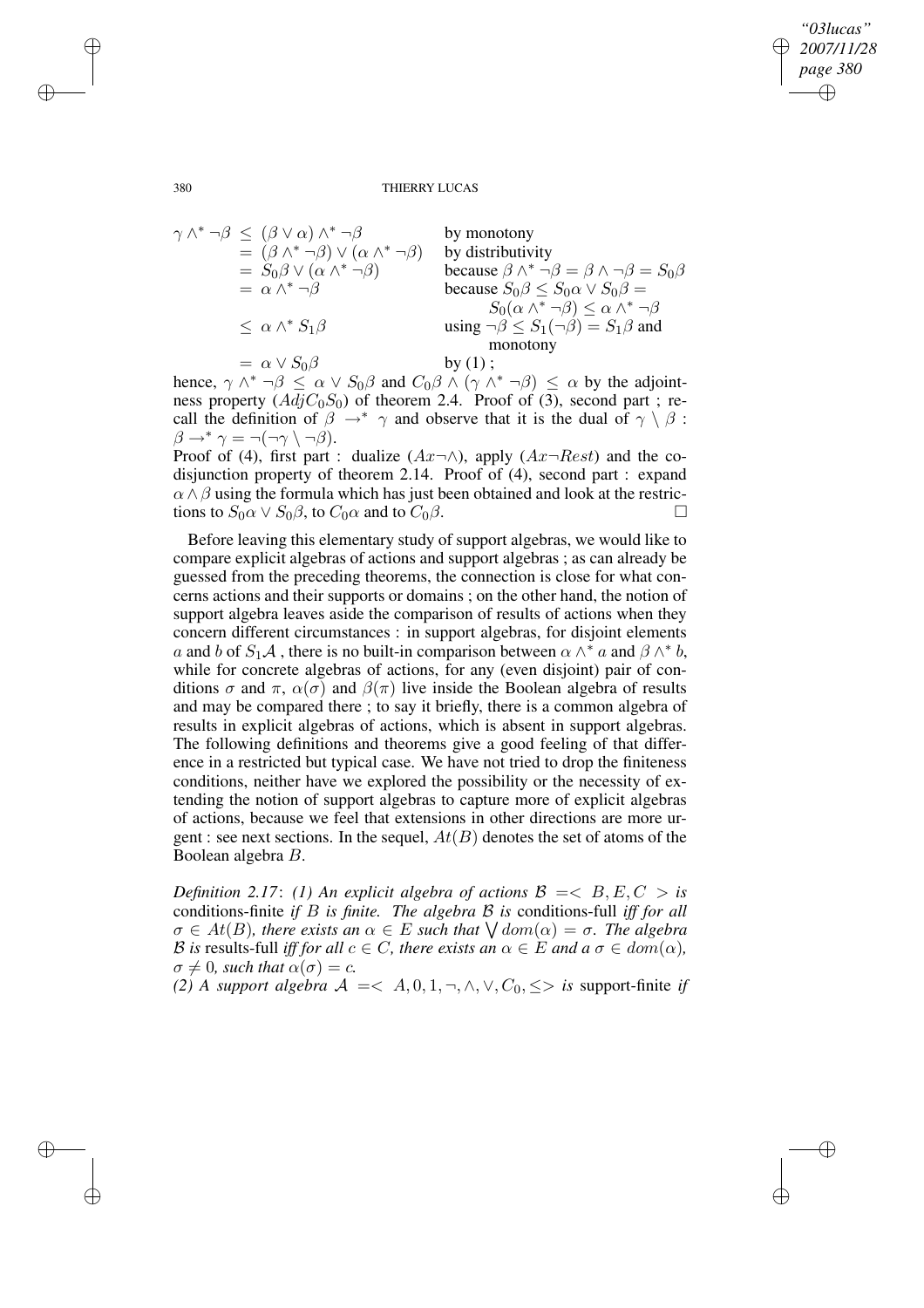✐

✐

✐

✐

S1A *is finite. A support-finite support algebra with* common algebra of results *is given by a support-finite support algebra*  $A = < A, 0, 1, \neg, \wedge, \vee, C_0$ ,  $\leq$  > together with a family  $\lt A'_a \xrightarrow{i_a} D >_{a \in At(S_1\mathcal{A})}$ , where  $\mathcal{A}'_a$  is the al*ready defined Boolean algebra of elements of 1-support* a*,* D *is a Boolean algebra, each* i<sup>a</sup> *is an embedding of Boolean algebras and the family of* ia*'s is jointly epimorphic* ( $D = \bigcup_{a \in At(S_1\mathcal{A})} i_a[\mathcal{A}_a]$ ).

*Theorem 2.18*: *There is a natural bijective correspondence between (a) and (b) :*

*(a) explicit algebras of actions which are conditions-finite, conditions-full and results-full*

*(b) support-finite support algebras with common algebra of results.*

*Sketch of proof.* (1) Every explicit algebra of actions  $\mathcal{B} = \langle B, E, C \rangle$  determines a support algebra  $\mathcal{A} = \langle A, 0_A, 1_A, \neg_A, \wedge_A, \vee_A, C_{0A}, \leq_{\mathcal{A}} \rangle$  by letting  $A = E$  and using the definitions of section 1, e.g. for  $\alpha \in E$ ,  $\neg A\alpha$ is defined by  $dom(\neg_A\alpha) = dom\alpha$  and for all  $\sigma \in dom\alpha$ ,  $(\neg_A\alpha)(\sigma) =$  $\neg_C(\alpha(\sigma))$ . If moreover B is conditions-finite and conditions-full, then  $S_1\mathcal{A}$ is isomorphic to B via the mappings ( )^ from B to  $S_1A$  and ( )<sup> $\vee$ </sup> from  $S_1$  A to B defined as follows :

> for  $\sigma \in B$ ,  $dom(\sigma^{\wedge}) = {\sigma}$  and  $\sigma^{\wedge}(\sigma) = 1_C$ ; for  $a \in S_1 \mathcal{A}, a^{\vee} = \bigvee \overline{dom} a$ .

Since  $S_1A$  is isomorphic to B, atoms of  $S_1A$  correspond to atoms of B and elements of  $\mathcal{A}'_a$  are mappings having  $a^{\vee}$  as a domain, giving sense to the definition of  $ev_a : A'_a \longrightarrow \overline{C} : \alpha \longmapsto ev_a(\alpha) = \alpha(a^{\vee})$ . When B is resultsfull, the family of  $ev_a$ 's  $(a \in At(S_1\mathcal{A}))$  is jointly surjective, which shows that it is the required common algebra of results.

(2) Every finite-support support algebra  $A = < A, 0, 1, \neg, \wedge, \vee, C_0, \leq$  with common algebra of results  $< A'_a \stackrel{i_a}{\longrightarrow} D >_{a \in At(S_1, A)}$  determines an explicit algebra of actions  $B = < B, E, C > \text{via}$  the definitions :

 $B = S_1 \mathcal{A}$  $C = D$  $E = {\vec{\alpha} \mid \alpha \in E},$ where  $\vec{\alpha} : dom \vec{\alpha} \longrightarrow C$  is itself defined by  $dom\vec{\alpha} = \{a \mid a \in At(S_1\mathcal{A}), a \leq_{\mathcal{A}}^* S_1\alpha\}$  $\vec{\alpha}(a) = i_a(\alpha \wedge_A^* a).$ 

(3) Long but not difficult computations willshow that the constructions given in (1) and (2) are inverses one of another up to isomorphism.

"03lucas" 2007/11/28 page 381

✐

✐

✐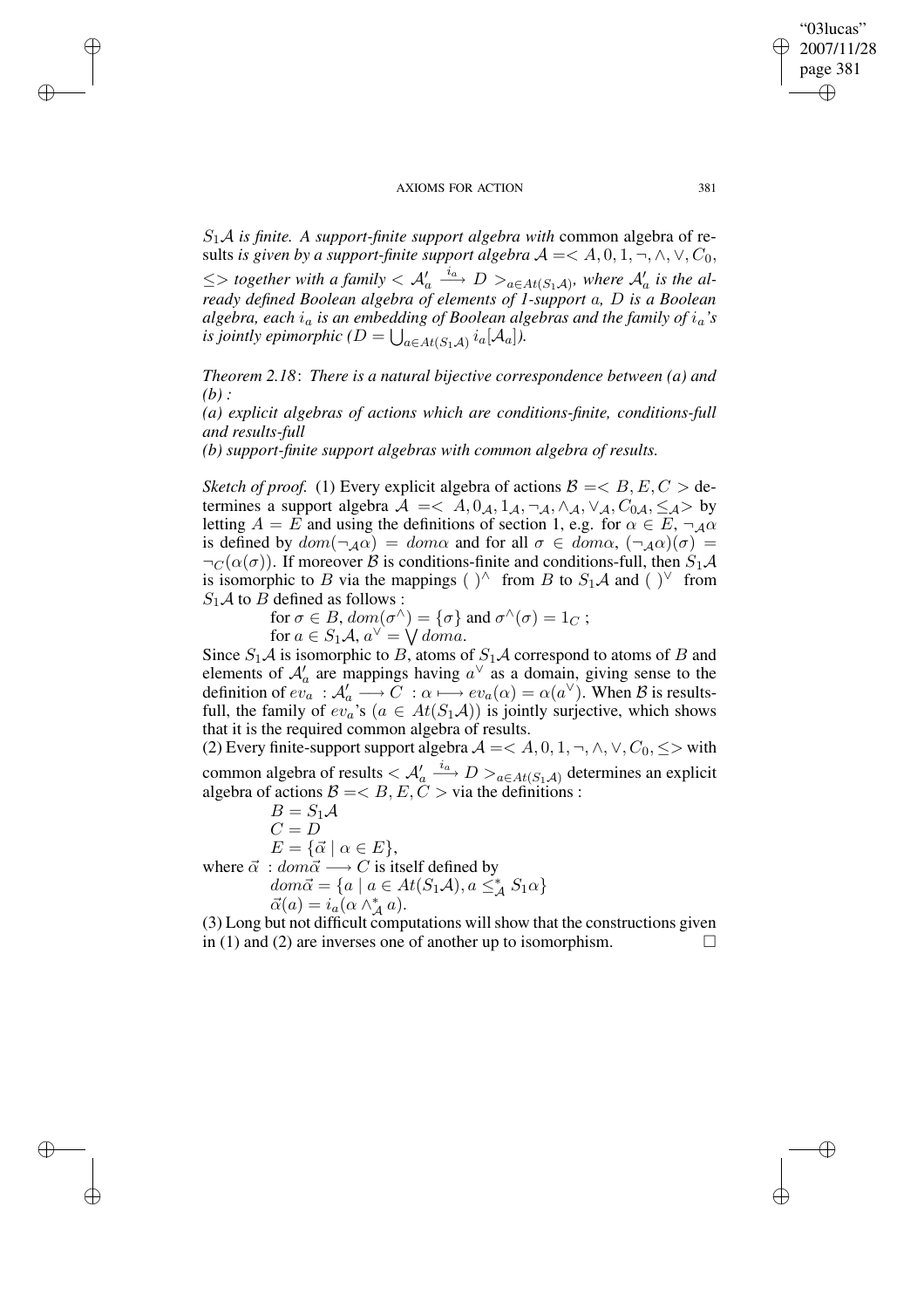✐

#### 382 THIERRY LUCAS

One last word of caution about that theorem. Restrictions to conditionsfinite and conditions-full as stated appear to be very natural, but apparently slight changes have important consequences : if you replace "resultsfull" by the stronger condition "for all  $c \in C$ , E contains the mapping  $\alpha$  :  $\{1_B\} \longrightarrow C$  defined by  $\alpha(1_B) = c$ ", then each  $ev_a$  defined in part (1) of the proof will be surjective ; in that way, conditions-finite conditionsfull algebras  $B$  satisfying that condition correspond bijectively to supportfinite support algebras where all  $\mathcal{A}'_a$   $(a \in At(S_1\mathcal{A}))$  are isomorphic Boolean algebras.

# 3. *Support algebras with truth-value supports*

In section 1 we mentioned the operation  $S_0^{-0}$  which codifies our capacity to recognize conditions under which an action leads to contradictory results. Since that operation does not seem to be definable on the basis of the operations and relations of support algebras, we add it to their structure with a unique characterizing property, which is yet another adjointness condition.

*Definition 3.1*: *A* support algebra with truth-value supports *is given by a support algebra*  $A = < A, 0, 1, \neg, \wedge, \vee, C_0, \leq>$  *together with a unary operation* S =0 0 *satisfying*  $(AdjS_0^{-0}S_0) S_0^{-0} \alpha \leq \beta \text{ iff } \alpha \leq S_0 \beta.$ 

Note that the adjointness property  $(Adj S_0^{-0} S_0)$  is indeed satisfied in the case of explicit algebras of actions.

Here is a bunch of basic properties of  $S_0^{-0}$  exhibiting its effect on operations and relations of the underlying support algebra :

Theorem 3.2: 
$$
S_0^{-0}(\alpha \vee \beta) = S_0^{-0} \alpha \vee S_0^{-0} \beta
$$
  
\n $\alpha \leq \beta$  entails  $S_0^{-0} \alpha \leq S_0^{-0} \beta$   
\n $S_0^{-0} 0 = 0$  and  $S_0^{-0} 1 = 1$   
\n $\alpha \leq S_0^{-0} \alpha$   
\n $S_0^{-0} S_0 \alpha = S_0 \alpha$   
\n $S_0 S_0^{-0} \alpha = S_0^{-0} \alpha$   
\n $\alpha \vee \beta = 1$  entails  $S_0^{-0}(\alpha \wedge \beta) = S_0^{-0} \alpha \wedge S_0^{-0} \beta$   
\n $S_0^{-0}(\alpha \wedge \beta) = S_0^{-0}(\alpha \wedge^* \beta) \wedge S_0^{-0} \alpha \wedge S_0^{-0} \beta$ .

*Proof.* The first properties are mostly routine consequences of adjointness and simple properties of  $S_0$ . For example, prove  $\alpha \leq S_0^{-0} \alpha$  by showing that for all  $\beta$ ,  $S_0=0$   $\alpha \le \beta$  entails  $\alpha \le \beta$ ; that is easy :  $S_0=0$   $\alpha \le \beta$ , hence  $\alpha \leq S_0 \beta$  by  $(\overline{Adj}S_0^{-0}S_0)$ , hence  $\alpha \leq \beta$  since  $S_0 \beta \leq \beta$ . The last but

✐

✐

✐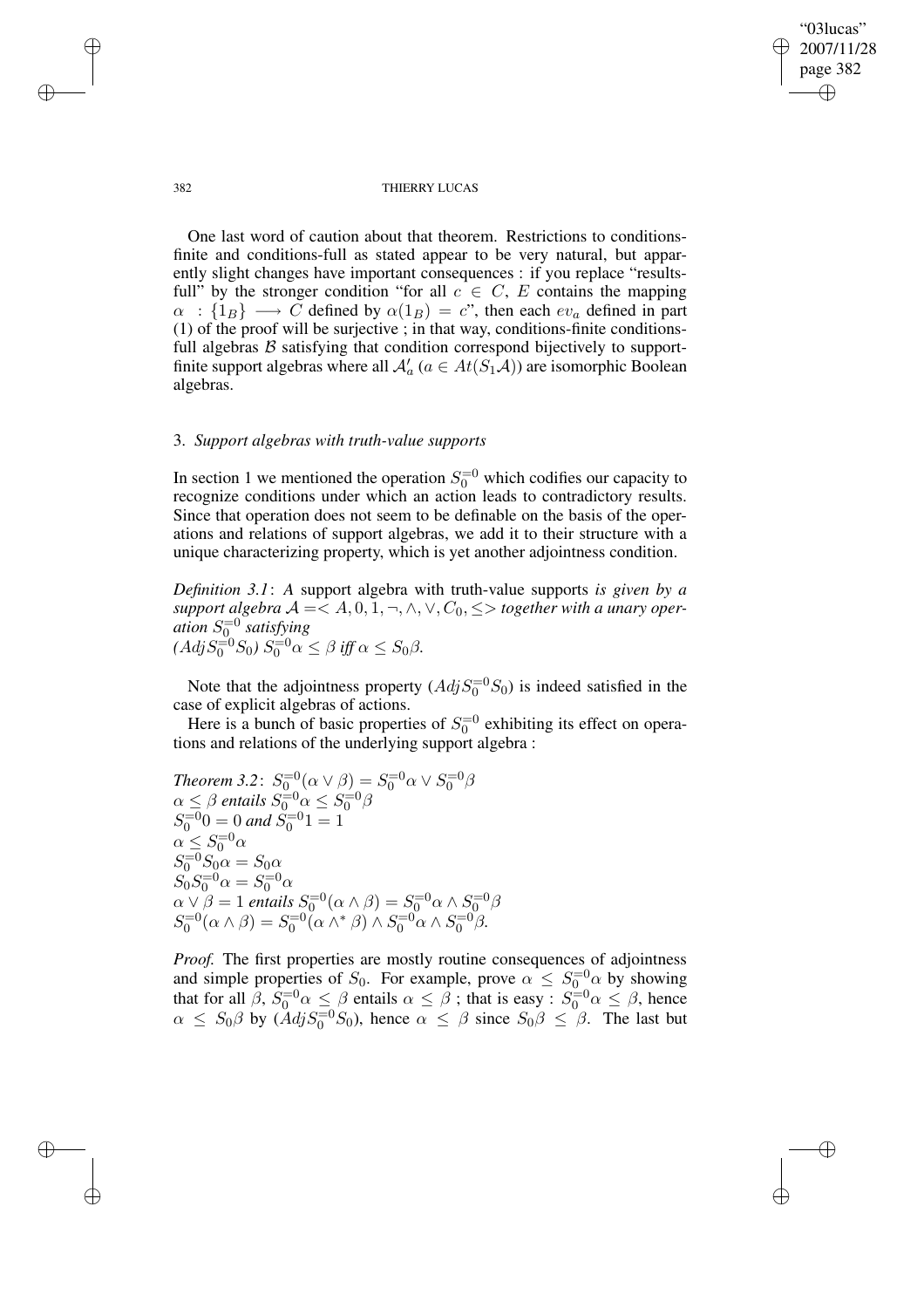$\rightarrow$ 

 $\rightarrow$ 

✐

✐

one property is a bit less immediate when, assuming  $\alpha \vee \beta = 1$ , we try to prove  $S_0^{-0} \alpha \wedge S_0^{-0} \beta \leq S_0^{-0} (\alpha \wedge \beta)$ ; to do that, we prove that for every  $\gamma$ ,  $S_0^{-0}(\alpha \wedge \beta) \le \gamma$  (1) entails  $S_0^{-0} \alpha \wedge S_0^{-0} \beta \le \gamma$ . Starting from (1), we get  $\alpha \wedge \beta \leq S_0 \gamma$  by  $(Adj S_0^{-0} S_0)$ , hence  $\alpha \leq S_0 \gamma \vee S_0 \alpha$  and  $\beta \leq S_0 \gamma \vee S_0 \beta$ , using  $\alpha \vee \beta = 1$  and properties of  $S_0$ ; we then compute in succession:

$$
\alpha \leq S_0(\gamma \vee \alpha) \text{ and } \beta \leq S_0(\gamma \vee \beta)
$$
  
\n
$$
S_0^{-0} \alpha \leq \gamma \vee \alpha \text{ and } S_0^{-0} \beta \leq \gamma \vee \beta \text{ by } (Adj S_0^{-0} S_0)
$$
  
\n
$$
S_0^{-0} \alpha \wedge S_0^{-0} \beta \leq (\gamma \vee \alpha) \wedge (\gamma \vee \beta)
$$
  
\n
$$
= \gamma \vee (\alpha \wedge \beta)
$$
  
\n
$$
\leq \gamma \vee S_0 \gamma \text{ since } \alpha \wedge \beta \leq S_0 \gamma
$$
  
\n
$$
= \gamma \text{ since } S_0 \gamma \leq \gamma
$$

which gives the desired result. To prove the last property, apply the preceding property to the expression relating  $\wedge$  and  $\wedge^* : \alpha \wedge \beta = (\alpha \wedge^* \beta) \wedge (\alpha \vee C_0 \beta) \wedge$  $(C_0 \alpha \vee \beta)$  (see Theorem 2.16 (4)).

In support algebras with truth-value supports, we can reconstruct a truthvalue support  $S_0^{\neq 0}$  a recognizing that part of the domain of  $\alpha$  where  $\alpha$  is non-zero and from there, we can obtain an implication  $\rightarrow$  and a complex negation ∼, obeying characteristic adjointness properties already mentioned at the end of section 1.

Definition 3.3: (1) 
$$
S_0^{\neq 0} \alpha = C_0 S_0^{-0} \alpha \vee S_0 \alpha
$$
  
(2)  $\beta \rightarrow \gamma = (C_0 \beta \vee \gamma) \wedge (\neg \beta \vee \gamma \vee S_0^{\neq 0} (\beta \wedge^* \neg \gamma))$   
(3)  $\sim \alpha = C_0 \alpha \wedge (\neg \alpha \vee S_0^{\neq 0} \alpha)$ .

*Theorem 3.4*: *(1)*  $S_0^{=0} \delta \vee S_0^{\neq 0}$  $S_0^{\neq 0}\delta=1$  ;  $S_0^{\neq 0}\delta\wedge S_0^{\neq 0}$  $\delta_0^{\neq 0} \delta = S_0 \delta$ *(2)* ε  $≤$  ¬δ ∨  $S_0^{≠0}$  $\int_0^{\neq 0} \delta \; \mathit{iff} \; \varepsilon \wedge \delta \leq S_0 \delta$ *(3)*  $\alpha \leq \beta \rightarrow \gamma$  *iff*  $\alpha \wedge \beta \leq \gamma$  $(4) \sim \alpha = \alpha \to 0$ *(5)*  $\beta \leq \sim \alpha$  *iff*  $\alpha \wedge \beta \leq 0$ .

*Proof.* Proof of (1), first part : immediate. Proof of (1), second part : easy if you apply the properties  $S_0 \delta \leq \delta \leq S_0^{-0} \delta$ . Proof of (2), from left to right : show that  $(\neg \delta \lor S_0^{\neq 0} \delta) \land \delta \leq S_0 \delta$ , by applying properties of  $S_0^{=0}$ . Proof of  $0 \quad 0 \land 0 \le 0.00$ , by applying properties of  $0.00$ (2), from right to left : express  $\neg \delta \vee S_0^{\neq 0}$  $\overline{0}^{\neq 0}$  as the long conjunction of two terms  $\tau_1 = \neg \delta \vee S_0^{\neq 0}$  $\int_0^{\neq 0} \delta \vee S_0 \varepsilon$  and  $\tau_2 = -\delta \vee S_0^{\neq 0}$  $\int_0^{\neq 0} \delta \vee C_0 \varepsilon$  ; use  $\varepsilon \wedge \delta \leq S_0 \delta$ to show that  $\varepsilon \leq \neg \delta \vee S_0 \varepsilon$ , hence that  $\varepsilon \leq \tau_1$ ; use again  $\varepsilon \wedge \delta \leq S_0 \delta$  to show that  $S_0^{-0}\delta \leq \neg \delta \vee C_0\varepsilon$ , hence that  $\tau_2 = 1$  and  $\varepsilon \leq \tau_2$ ; from  $\varepsilon \leq \tau_1$ and  $\varepsilon \leq \tau_2$ , you get  $\varepsilon \leq \tau_1 \wedge \tau_2 = \neg \delta \vee S_0^{\neq 0}$  $\int_0^{\neq 0} \delta$ . Proof of (3) : a long but not difficult computation using property (2), the relations between  $\wedge$  and  $\wedge^*$  and the adjointness property  $(Adj C_0 S_0)$ . Proof of (4) and (5) : immediate.

"03lucas" 2007/11/28 page 383

✐

✐

✐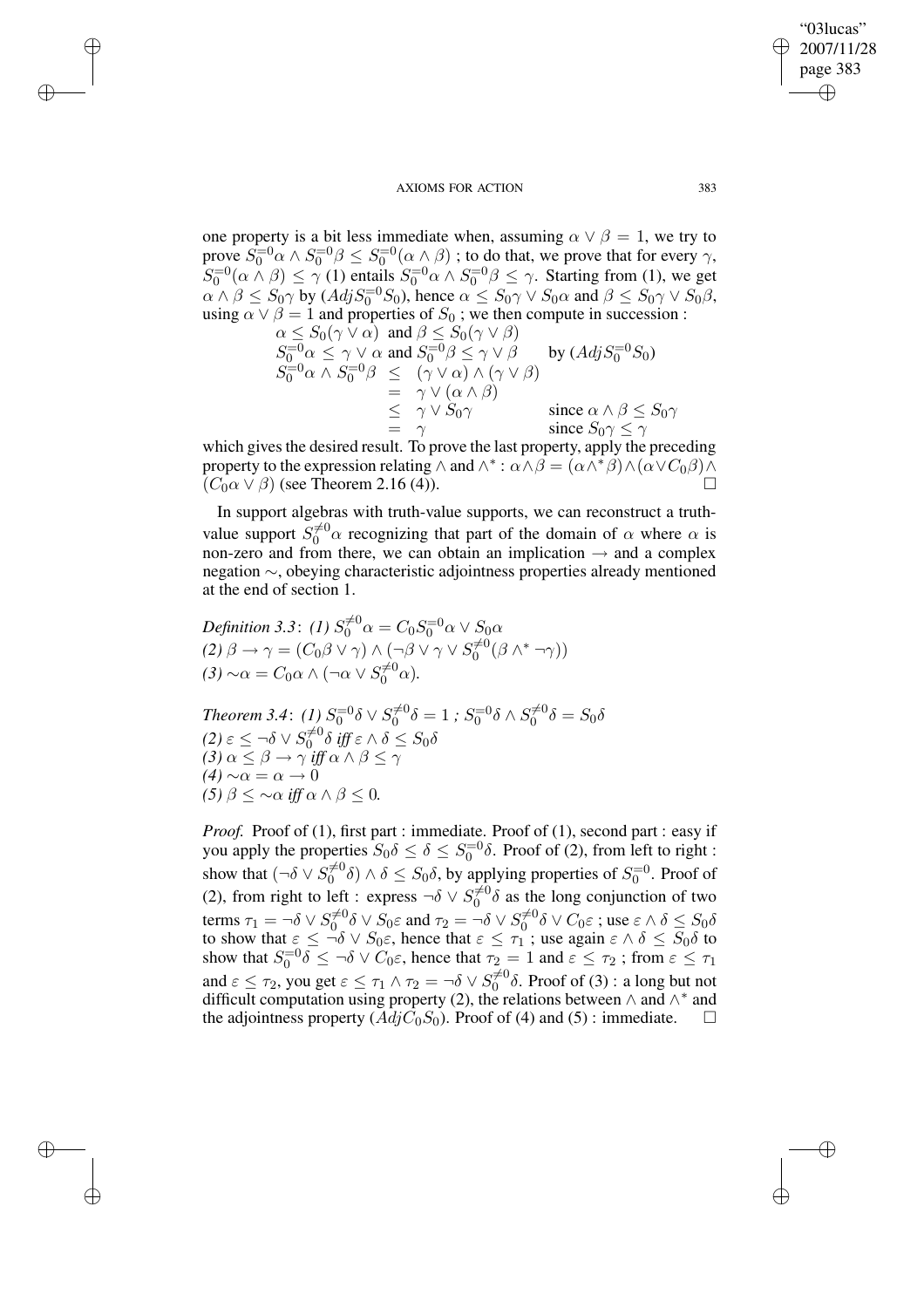✐

### 384 THIERRY LUCAS

The interest of properties (3), (4) and (5) of Theorem 3.4 is that they show that the complex negation and the implication which have just been defined have an intuitionistic behavior. We can therefore use for them all the well-known properties of intuitionistic negation and implication with their synthetic proofs, without having to return to the explicit definitions given in Definition 3.3 (2) and (3). The reader who tries to prove  $\sim \sim \alpha = \sim \alpha$ ,  $\sim \sim(\alpha \wedge \beta) = \sim \sim \alpha \wedge \sim \beta$  or  $\sim \sim(\alpha \to \beta) = \sim \sim \alpha \to \sim \sim \beta = \alpha \to \sim \gamma \beta$ will appreciate the remark!

It is also very natural to use the negation  $\neg$  in order to reconstruct various truth-value supports such as  $S_0^{-1}$ ,  $S_0^{\neq 0,1}$  $S_0^{\neq 0,1}, S_0^{\neq 1}$  $\overline{0}^{\neq 1}$ , with the obvious meanings suggested by the notation :

Definition 3.5: (1)  $S_0^{=1}\alpha = S_0^{=0} \neg \alpha$ *(2)*  $S_0^{\neq 0,1} \alpha = S_0^{\neq 0} \alpha \vee C_0 S_0^{-1} \alpha$ (3)  $S_0^{\neq 1} \alpha = C_0 S_0^{-1} \alpha \vee S_0 \alpha$ .

A word of caution however if you want to express the expected connections between these different supports. E.g., it is tempting to prove that  $S_0^{-0}\alpha$ and  $S_0^{-1}\alpha$  are codisjoint, i.e. that  $S_0^{-0}\alpha \vee S_0^{-1}\alpha = 1$ . The proof could run like this :  $S_0^{-0} \alpha \vee S_0^{-1} \alpha = S_0^{-0} \alpha \vee S_0^{-0} \alpha = S_0^{-0} (\alpha \vee \alpha) = S_0^{-0} (S_1 \alpha) =$  $S_0^{-0}(S_0 \alpha \vee 1^*) = S_0^{-0} S_0 \alpha \vee S_0^{-0} 1^* = S_0 \alpha \vee S_0^{-0} 1^*$ , but we cannot go on because nothing guarantees that  $S_0^{-0}1^*$  has the expected value 1! In fact, in support algebras with truth-value supports, we have to take into account a phenomenon of partial degeneracy :  $S_0^{-0}1^*$  represents the set of conditions on which the algebra of results is the degenerate Boolean algebra with one element. In explicit algebras of actions, the existence of a common algebra C of results ensures that, should  $S_0^{-0}1^*$  be different from 1, the algebra of elements of support  $S_0^{-0}1^*$  would be degenerate and C itself would be degenerate. In view of the case of explicit algebras of actions, one could be tempted to adopt the axiom  $S_0^{-0}1^* = 1$ ; it seems however more advisable to leave things as they are, because there seems to be no difficulty in factorizing support algebras with truth-value supports into two components : the degenerate part, on which most operations trivialize, and a fully non-degenerate part, on which  $S_0^{-0}1^* = 1$ . We leave those considerations for further work.

# 4. *Support algebras with complex negation*

Instead of adding a truth-value support operation  $S_0^{-0}$ , we consider here support algebras supplemented with complex negation ∼ as a primitive.

 $\rightarrow$ 

 $\rightarrow$ 

✐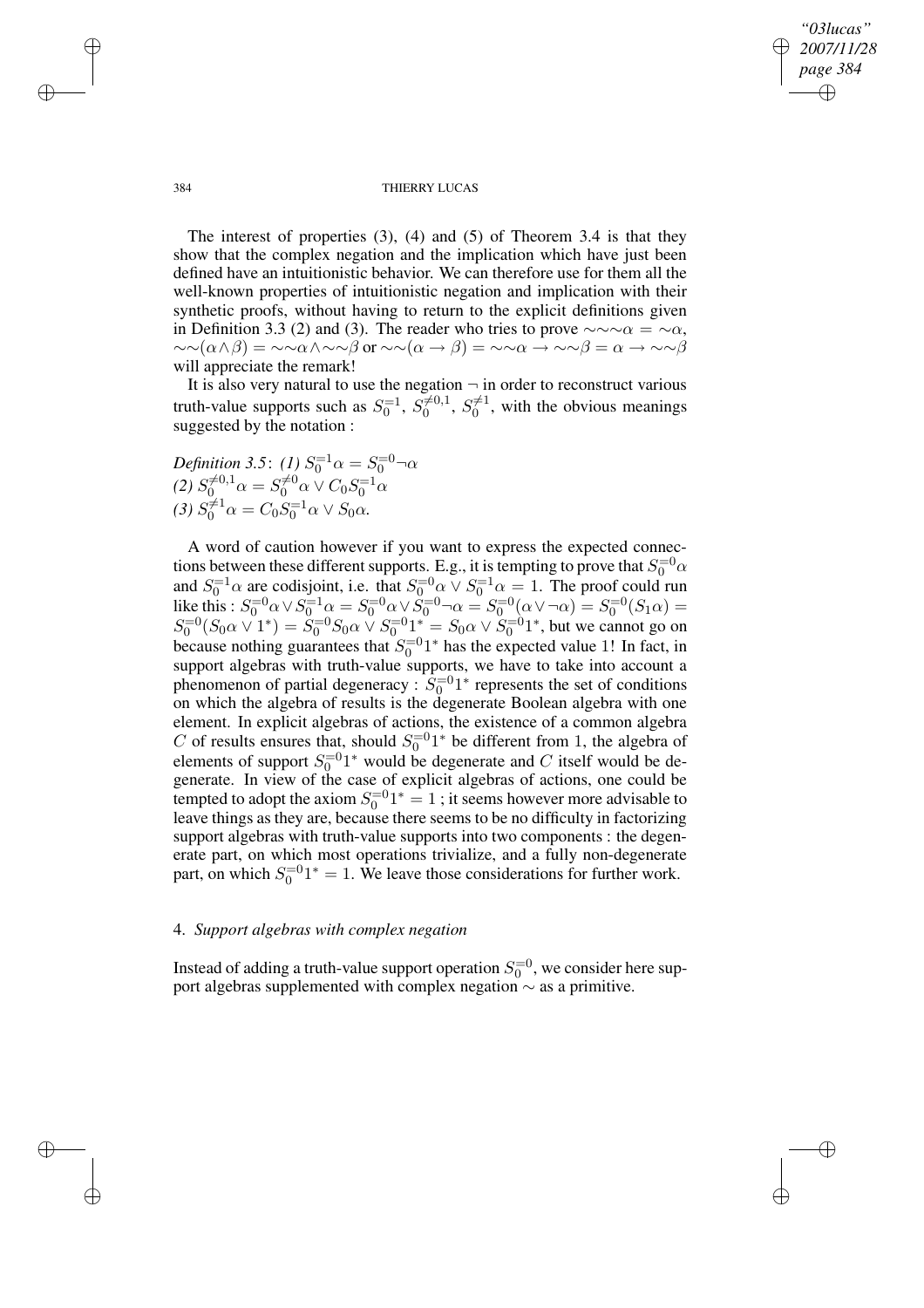$\rightarrow$ 

 $\rightarrow$ 

✐

✐

*Definition 4.1*: *A* support algebra with complex negation *is given by a support algebra*  $A = \langle A, 0, 1, \neg, \wedge, \vee, C_0, \leq \rangle$  *together with a unary operation* ∼ *on* A *satisfying (*Adj∼*)* β ≤ ∼α *iff* α ∧ β ≤ 0*.*

We have already shown that support algebras with truth-value supports have a complex negation satisfying  $(Adj \sim)$ , but the converse is also true : given a complex negation satisfying  $(Adj \sim)$ , one can define an operation  $S_0^{-0}$  satisfying the basic adjointness property  $(Adj S_0^{-0} S_0)$ :

*Definition* 4.2: (In support algebras with complex negation) *(Def*  $S_0^{-0}$ )  $S_0^{-0}$  $\alpha = C_0 \sim \alpha$ .

*Theorem 4.3*: *Every support algebra with complex negation is naturally endowed with a structure of support algebra with truth-value supports via*  $(DefS_0^{=0})$ , *i.e. satisfies*  $: S_0^{=0} \alpha \leq \beta$  *iff*  $\alpha \leq S_0 \beta$ .

*Proof.* The following sequence is made of equivalent assertions :  $S_0^{-0}\alpha \leq$  $\beta, \check{C_0} \sim \alpha \leq \beta, 1 \leq \sim \alpha \vee \beta, C_0 \beta \leq \sim \alpha, \alpha \wedge C_0 \beta \leq 0, \alpha \leq S_0 \beta.$ 

To make the concept of complex negation more palatable, it is worth looking at its connections with the different supports and to keep things transparent, we assume in the following theorem that our support algebra is fully non-degenerate, a fact which is expressed here by  $\sim 1^* = 0$ . Here is a bunch of interesting facts whose proof is left to the reader :

*Theorem* 4.4: (In support algebras with complex negation satisfying  $\sim$ 1<sup>\*</sup> $=$ 0) *(1) Truth-value supports in terms of* ∼*,* ¬*,*  $C_0$ *, S*<sup>0</sup> *:* 

 $S_0^{-0}\alpha = C_0 \sim \alpha$  $S_0^{-1} \alpha = C_0 \sim \neg \alpha$  $S_{0}^{\neq 0,1}\alpha = S_0 \sim \alpha \vee S_0 \sim \neg \alpha \vee S_0 \alpha$  $S_0^{\neq 0} \alpha = S_0 \sim \alpha \vee S_0 \alpha$  $S_0^{\neq 1} \alpha = S_0 \sim \neg \alpha \vee S_0 \alpha$ *(2) Supports of*  $\neg \alpha$  *in terms of supports of*  $\alpha$  *:*  $C_0 \neg \alpha = C_0 \alpha$  $S_0^{-0} \neg \alpha = S_0^{-1} \alpha$  $S_0^{-1} \neg \alpha = S_0^{-0} \alpha$  $S_0^{\neq 0,1} \neg \alpha = S_0^{\neq 0,1} \alpha$  $S_0 \neg \alpha = S_0 \alpha$ *(3) Supports of*  $\sim \alpha$  *in terms of supports of*  $\alpha$  *:* 

*"03lucas" 2007/11/28 page 385*

✐

✐

✐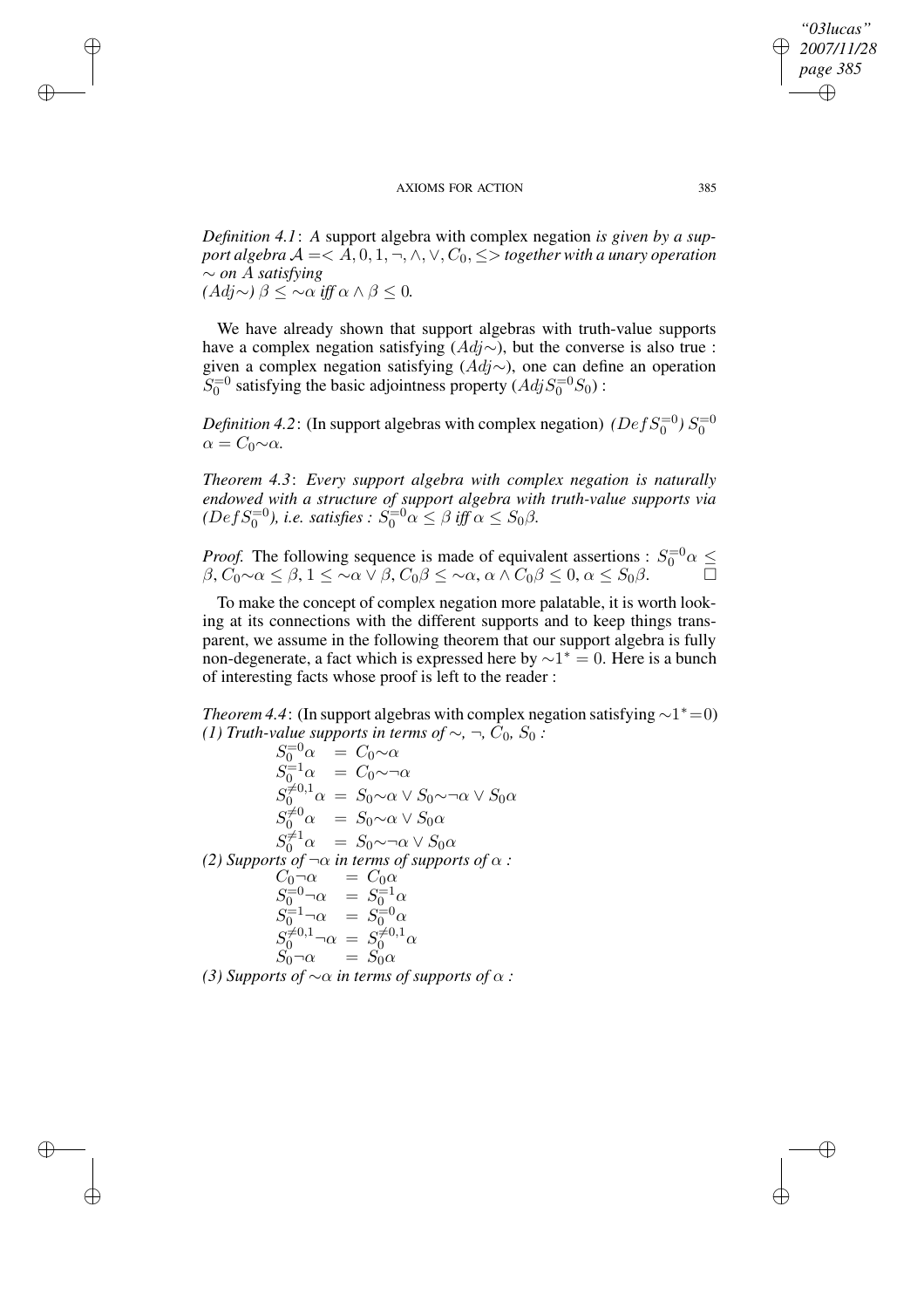*"03lucas" 2007/11/28 page 386* ✐ ✐

 $\bigoplus$ 

✐

386 THIERRY LUCAS

$$
C_0 \sim \alpha = S_0^{-0} \alpha
$$
  
\n
$$
S_0^{-0} \sim \alpha = C_0 \alpha \wedge S_0^{-1} \alpha
$$
  
\n
$$
S_0^{-1} \sim \alpha = 1
$$
  
\n
$$
S_0^{ \neq 0,1} \sim \alpha = S_0^{ \neq 0,1} \alpha
$$
  
\n
$$
S_0 \sim \alpha = C_0 \alpha \wedge S_0^{ \neq 0} \alpha
$$

*(4) Supports of* ∼∼α *in terms of supports of* α *and expression of* ∼∼α *in terms of*  $\alpha$  *:* 

$$
C_0 \sim \sim \alpha \qquad = C_0 \alpha \wedge S_0^{-1} \alpha
$$
  
\n
$$
S_0^{-0} \sim \sim \alpha \qquad = S_0^{-0} \alpha
$$
  
\n
$$
S_0^{-1} \sim \sim \alpha \qquad = 1
$$
  
\n
$$
S_0^{\neq 0,1} \sim \sim \alpha \qquad = S_0^{\neq 0,1} \alpha
$$
  
\n
$$
S_0 \sim \sim \alpha \qquad = S_0^{\neq 1} \alpha
$$
  
\n
$$
\sim \sim \alpha \qquad = \alpha \vee S_0^{\neq 1} \alpha
$$

*(5) Supports of* ∼¬α *in terms of supports of* α *and expression of* ∼¬α *in terms of*  $\alpha$  *and*  $\sim \sim \alpha$  *:* 

$$
C_0 \sim \neg \alpha = S_0^{-1} \alpha
$$
  
\n
$$
S_0^{-0} \sim \neg \alpha = C_0 \alpha \land S_0^{-0} \alpha
$$
  
\n
$$
S_0^{-1} \sim \neg \alpha = 1
$$
  
\n
$$
S_0^{\neq 0,1} \sim \neg \alpha = S_0^{\neq 0,1} \alpha
$$
  
\n
$$
S_0 \sim \neg \alpha = C_0 \alpha \land S_0^{\neq 1} \alpha
$$
  
\n
$$
\sim \neg \alpha = C_0 \alpha \land (\alpha \lor S_0^{\neq 1} \alpha)
$$
  
\n
$$
= C_0 \alpha \land \sim \neg \alpha
$$
  
\n(6) Connection between  $\alpha, \sim \neg \alpha, \sim \neg \alpha$ :  
\n
$$
\sim \neg \alpha = \alpha \lor \sim \neg \alpha.
$$

# 5. *Support algebras with implication*

Instead of adding  $S_0^{-0}$  or  $\sim$  to support algebras, we can supplement them with an implication  $\rightarrow$ , again subject to a characteristic adjointness property :

*Definition 5.1*: *A* support algebra with implication *is given by a support algebra*  $A = < A, 0, \overline{1}, \neg, \wedge, \vee, C_0, \leq>$  *together with a binary operation* → *on* A *satisfying :*  $(Adj \rightarrow) \alpha \leq \beta \rightarrow \gamma$  *iff*  $\alpha \wedge \beta \leq \gamma$ *.* 

The connection between  $\rightarrow$  and  $\sim$  is clearly the traditional one in intuitionistic contexts, so that we can recover  $\sim$  from  $\rightarrow$  by the usual equation and show that support algebras with implication are also support algebras with complex negation :

 $\rightarrow$ 

 $\rightarrow$ 

✐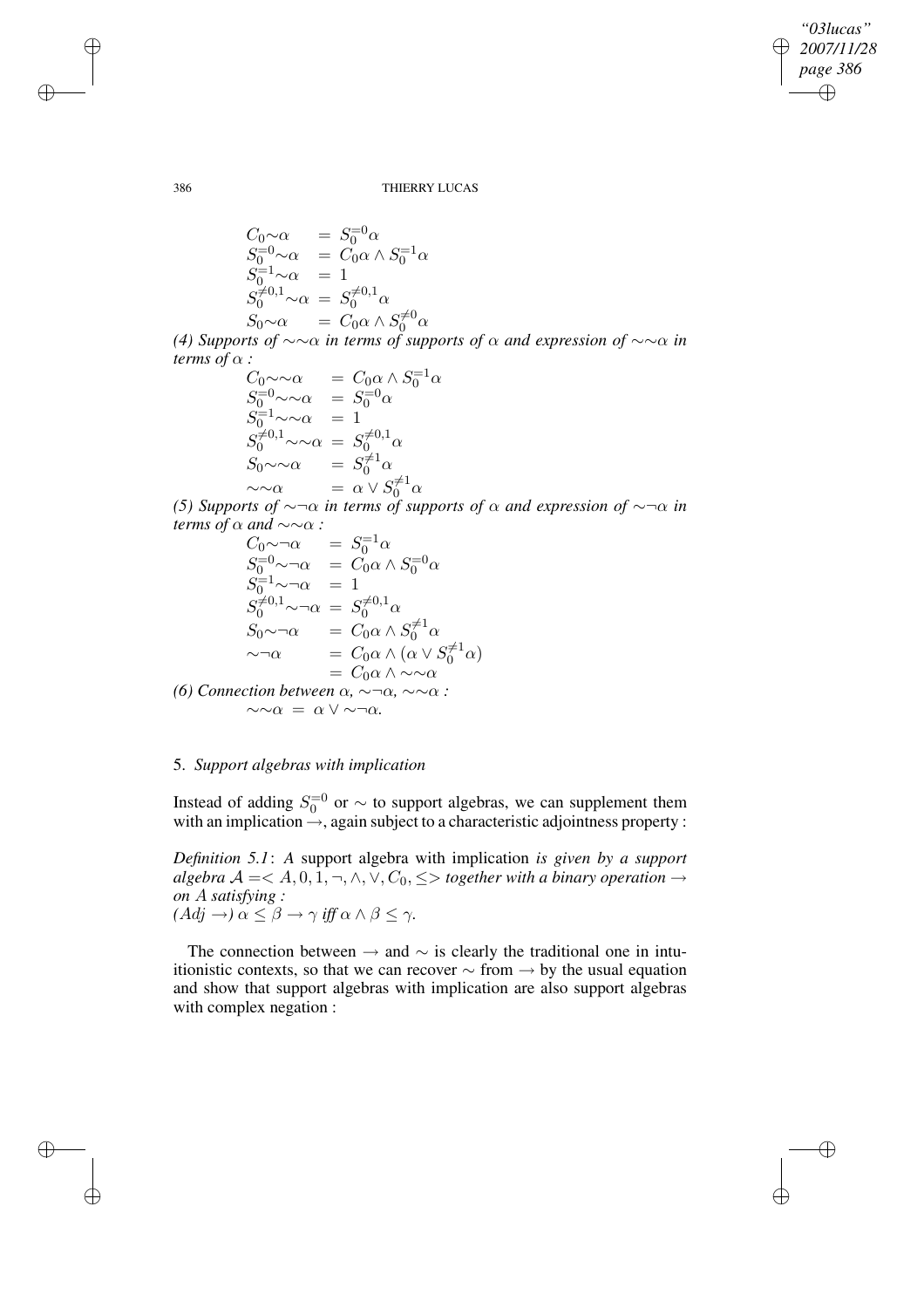*Definition* 5.2: (In support algebras with implication)  $(Def \sim) \sim \alpha = \alpha \rightarrow$ 0*.*

*Theorem 5.3*: *Every support algebra with implication is naturally endowed with a structure of support algebra with complex negation via (*Def∼*), i.e. satisfies*  $: \beta \leq \infty$  *a iff*  $\alpha \wedge \beta \leq 0$ .

All connections of the preceding section may of course be reproduced here. Further explorations and generalizations of support algebras should eventually decide which type of axiomatization is better : with truth-value supports, with complex negation or with implication. We leave it for later work.

## 6. *Conclusion*

 $\rightarrow$ 

 $\rightarrow$ 

✐

✐

The present article originates in von Wright's work where we can find the idea of action as essentially dependent on conditions (see especially his papers [VW1], [VW2], [VW3], [VW4]) and it elaborates on our [LT]. We think that a strong point of that approach is that one can make distinctions which are blurred in ordinary usage : the conjunction of actions may be long or short according to the set of circumstances one considers ; similarly for disjunction. Negation of action in particular covers many different usages : those we denoted by  $\neg$  and  $\sim$  seem particularly important to us. To explore those ideas we have presented "explicit" algebras of action and axiomatizations thereof, which we think are particularly simple : they are given in a unisorted language and the specific postulates have the very nice feature of being adjointness properties. With a bit more work and as already suggested in [LT], the distinction between the different conjunctions, disjunctions, negations of actions may be carried over to a modal superstructure containing an obligation operator  $O$  and where one will be able to distinguish  $O(\alpha \wedge \beta)$  and  $O(\alpha \wedge^* \beta)$ ,  $O(\alpha \vee \beta)$  and  $O(\alpha \vee^* \beta)$ ,  $O\neg \alpha$  and  $O\neg \alpha$ , etc.

The development we have presented owes much to category theoretic ideas developed in other contexts : when dealing with actions, we have constantly in mind the notion of sheaf of functions on a topological space and we have insisted on the powerful adjointness properties which are so fundamental in category-theoretic contexts ; for emblematic references, see [LW], [ML], [MLM].

Actions as morphisms are not far from dynamic logic where they appear as programs and are also considered as primitive notions. There are however two important differences : on the one hand we have insisted on the partial character of actions, while programs are everywhere defined ; on the other ✐

"03lucas" 2007/11/28

✐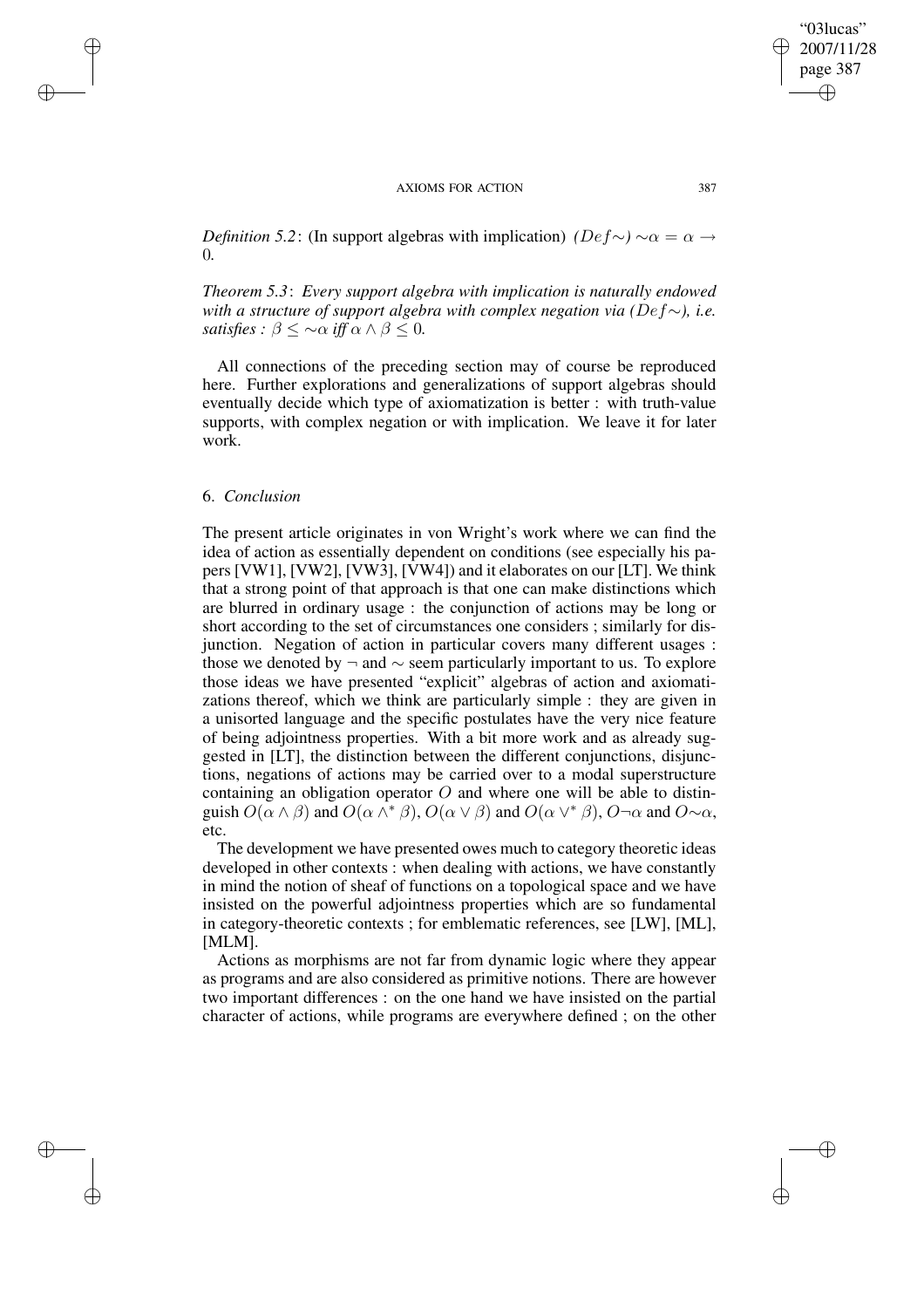"03lucas" 2007/11/28 page 388 ✐ ✐

✐

✐

### 388 THIERRY LUCAS

hand, our language is much less expressive because we have no composition, no iteration and no predicate of programs. It would certainly be interesting to pursue our analysis of action, using the analogy with programs. For a basic reference, see [HKT].

Our conception of action is also clearly related to conditional logic. In its simplest form, conditional logic contains a binary operator  $\gt$  acting on formulas A and B to form  $A > B$  and meaning "B under condition A"; this clearly corresponds to our consideration of an action  $\gamma$  with  $dom \gamma = \{A\}$ and  $\gamma(A) = B$ . Some of the commonest axioms for conditional logic have a nice interpretation in our context, where they correspond to built-in features of action. Thus, the axiom  $((A > B) \wedge (A > C)) \rightarrow (A > (B \wedge C))$  corresponds to the formation of the short or long conjunction of actions having the same domain. Similarly the axiom  $((A > C) \land (B > C)) \rightarrow ((A \lor B) > C)$ finds echoes in some of our considerations on complex actions, in this case the equivalence  $\gamma \approx \delta$  where  $dom \gamma = \{A, B\}, \gamma(A) = \gamma(B) = C$ ,  $dom\delta = \{A \vee B\}$  and  $\delta(A \vee B) = C$ . The connection with conditional logic is certainly worth more considerations than suggested here and it could benefit both partners : a more synthetic point of view for conditional logic, a more expressive language for the theory of action presented here. For a basic reference, see [NC]. See also [CFH] for a set of basic references, especially the papers [KS] and [SK].

A last problem we would like to mention is that of generalizing the present theory of action to non-classical contexts. This is motivated by the fact that in realistic contexts, conditions and results are not always clear-cut. Accordingly, one should consider less bivalent notions of support than our  $S_0$  and negations less classical than the negation  $\neg$  which has been considered here.

UCL

Institut Supérieur de Philosophie Collège Désiré Mercier place du Cardinal Mercier 14 1348 Louvain-la-Neuve E-mail: Lucas@risp.ucl.ac.be

## REFERENCES

- [CFH] Crocco G., Fariñas del Cerro L., Herzig A. (ed.), *Conditionals : from Philosophy to Computer Science*, Clarendon Press, Oxford, 1995, 368 pp.
- [GG] Gabbay D.M., Guenthner F. (ed.), *Handbook of Philosophical Logic*, 2nd edition, vol. 4, Kluwer Academic Publishers, Dordrecht, Boston, London, 2002, 431 pp.

 $\rightarrow$ 

 $\rightarrow$ 

✐